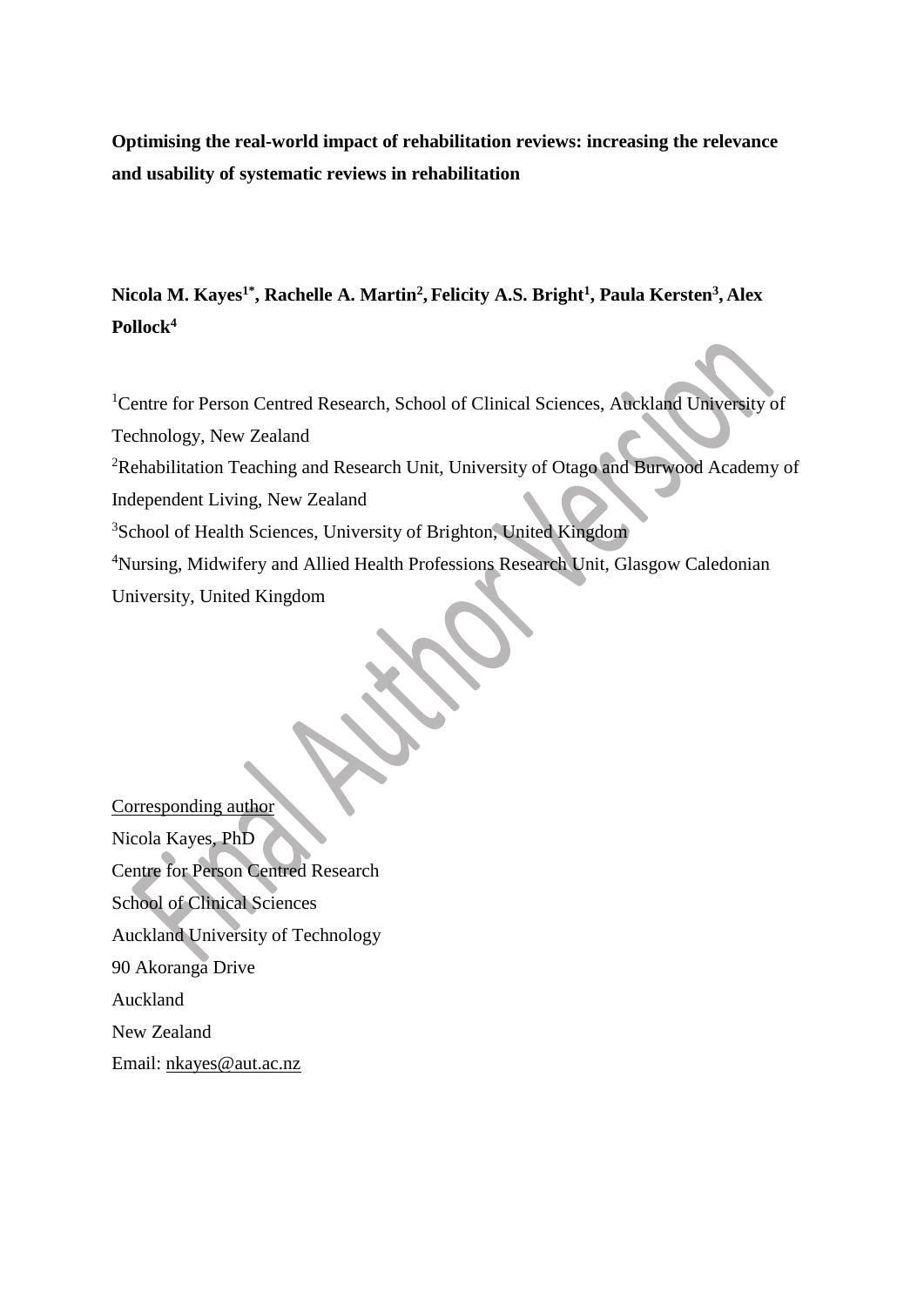#### **ABSTRACT**

**Background:** Despite a growing portfolio of rehabilitation reviews, uptake of review findings into practice remains slow, with review findings perceived to be lacking in relevance and usability for stakeholders. Key aspects of review design, production and dissemination have been identified to contribute to this knowledge translation (KT) gap.

**Aim:** To identify strategies relevant to rehabilitation review design, production and dissemination which have the potential to optimise uptake of review findings into practice.

**Results:** Two strategies are discussed, drawing on case examples of existing rehabilitation reviews, including: 1) involving stakeholders in review design, production and dissemination; and 2) moving towards theory-based, mixed methods review design. The merits of these strategies are discussed with reference to the unique and specific characteristics of the rehabilitation context, where there is complexity inherent in the multiple interacting components across population, intervention, context and implementation processes.

**Discussion:** Moving towards theory-based, mixed methods reviews which involve stakeholders may be a critical first step in supporting uptake of review findings into rehabilitation practice. Doing so also has the potential to support advances in knowledge and practice in rehabilitation through theory development, as well as creating the context for evidence-based practice.

Key words: knowledge translation, stakeholder participation, systematic review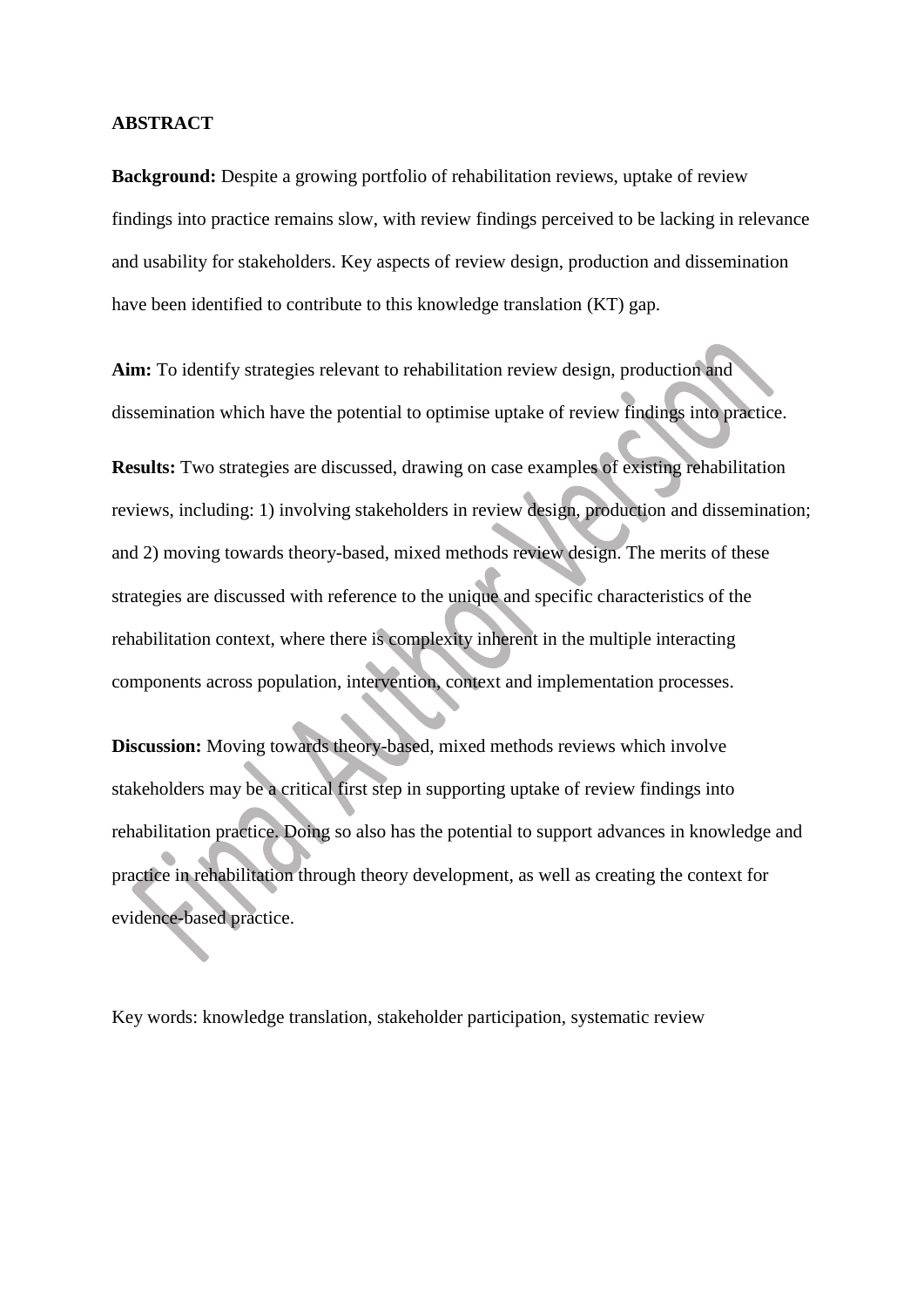#### **INTRODUCTION**

While considerable resource is allocated to *generating* new knowledge, *uptake* of research findings is slow, with research taking 17 years or more to find its way into practice.<sup>1</sup> This is frequently referred to as the 'know-do gap'<sup>2-5</sup> and has led to a growth in research seeking to better understand the complexities of the knowledge translation (KT) process, seeking to identify strategies for more effective transfer of knowledge into policy and practice. There is increasing recognition of the roles and responsibilities of researchers and research institutes to explicitly consider knowledge translation from the outset of their research, with a detailed explanation of pathways to research impact now routinely sought as part of grant acquisition activities and national research evaluation frameworks. Consistent with this movement, the Cochrane Collaboration have developed a KT strategy and framework $<sup>6</sup>$ , which complements</sup> the Cochrane's *Strategy to 2020<sup>7</sup>* , setting the agenda for culture change towards Cochrane becoming a 'KT-oriented organisation where uptake and use of our evidence is at the forefront of our minds from the beginning and throughout the review production process'  $(p.3).<sup>6</sup>$ 

Research has identified a range of complex factors which influence uptake of systematic review findings into policy and practice including review attributes, user skill, knowledge, attitude and confidence, and organisational structures.8-13 There are a number of barriers relevant to review production and dissemination which are potentially modifiable. These can be broadly grouped into three themes including *relevance, usability* and *capability*. Lack of perceived *relevance* of systematic reviews are frequently cited as a barrier to uptake<sup>8913</sup>, including that reviews are too narrow in topic and scope. <sup>13</sup> Even when in scope, lack of timely access to review findings hindered uptake.<sup>8</sup> Perceived *usability* (or utility) includes the lack of clear digestible summaries of findings<sup>11</sup>, low perceived usefulness<sup>12 13</sup>, lack of data relevant to local context<sup>10</sup>, limited detail regarding benefits, costs and other data relevant to application of findings in policy and practice. 12 13 Finally, *capability* refers to factors relevant to the skills and knowledge of users. For example, a number of studies have indicated that lack of familiarity with reviews, their methods and use is a key barrier to uptake.<sup>8 11 13</sup> Consistent with this, users report low confidence in their skills to assess and interpret review findings.8 9 11-13 It has also been noted that organisational factors may play a role with structures, such as limited resource allocation for training in review methods, as potentially indicative of the (lack of) value ascribed to review evidence as a key source of data for policy and practice.<sup>8 12 13</sup>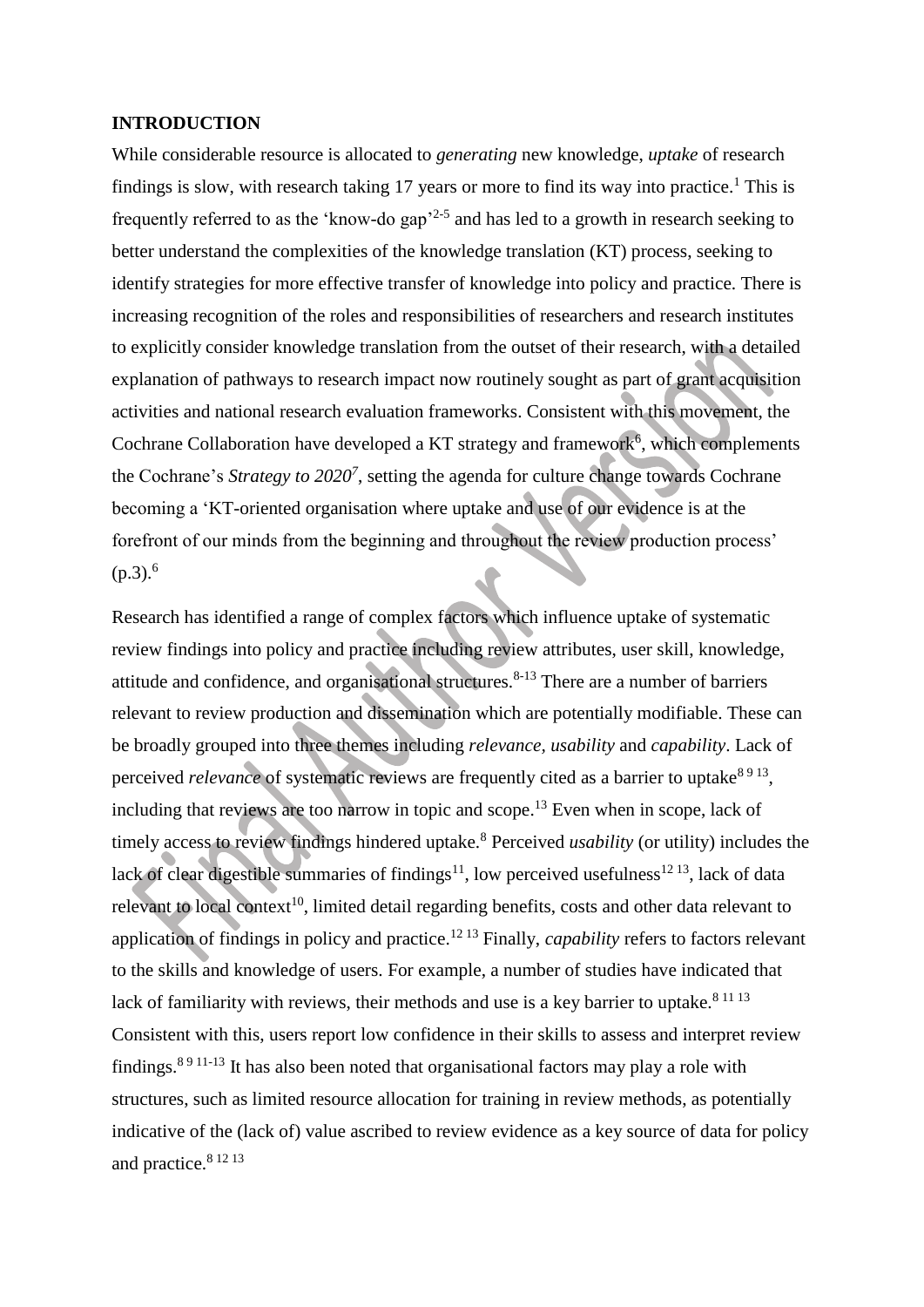Notwithstanding the range of complex reasons for the limited uptake of systematic review findings into policy and practice, a number of barriers to uptake can arguably be addressed in the context of review design, production and dissemination. In this paper, we discuss two strategies with a primary focus on increasing *relevance* and *usability* of rehabilitation reviews including: 1) stakeholder involvement in review design, production, and dissemination; and 2) a move to theory-based, mixed methods systematic reviews. It is also our contention that these strategies may also serve as a mechanism for improving *capability* for review use within policy and practice. This paper does not attempt to provide a concrete 'how to' of stakeholder involvement or review methods. There are already a number of comprehensive methodological papers on these topics.<sup>14-17</sup> Rather, this paper will critically consider the role of these strategies in supporting uptake of systematic review evidence in rehabilitation policy and practice, drawing on existing examples in rehabilitation.

### **1. STAKEHOLDER INVOLVEMENT IN REHABILITATION REVIEWS**

In addition to the argument that people with a health condition, their family and other informal carers, health professionals, funders, guideline developers, policy-makers and members of the public (collectively referred to as 'stakeholders') have a moral right to contribute to health research, stakeholder involvement may be critical to optimise the uptake of research findings into practice.<sup>18</sup> Stakeholder involvement in health and social care research has an impact across the research continuum (i.e. in the early stages, during the research process, and when engaging in dissemination activities) with their involvement contributing to the construction of meaningful, context-appropriate, culturally-relevant, credible, user-friendly research findings.<sup>19 20</sup> Given this, the expectation of stakeholder involvement in research from project commencement is now embedded in research policy and funding guidelines internationally.<sup>21</sup> To support researchers there have been a number of conceptual and methodological contributions to the field<sup> $22-26$ </sup> including research exploring some of the challenges, and facilitators, of how to meaningfully involve stakeholders in research and related recommendations.<sup>19 27</sup> 28 Current evidence concurs that tenets central to good practice in stakeholder involvement include careful planning, clear communication, defined roles and responsibilities, training and financial reimbursement.<sup>21</sup><sup>29-31</sup> Furthermore, respect, trust, confidentiality and clarity are considered essential principles for successful involvement. 31 32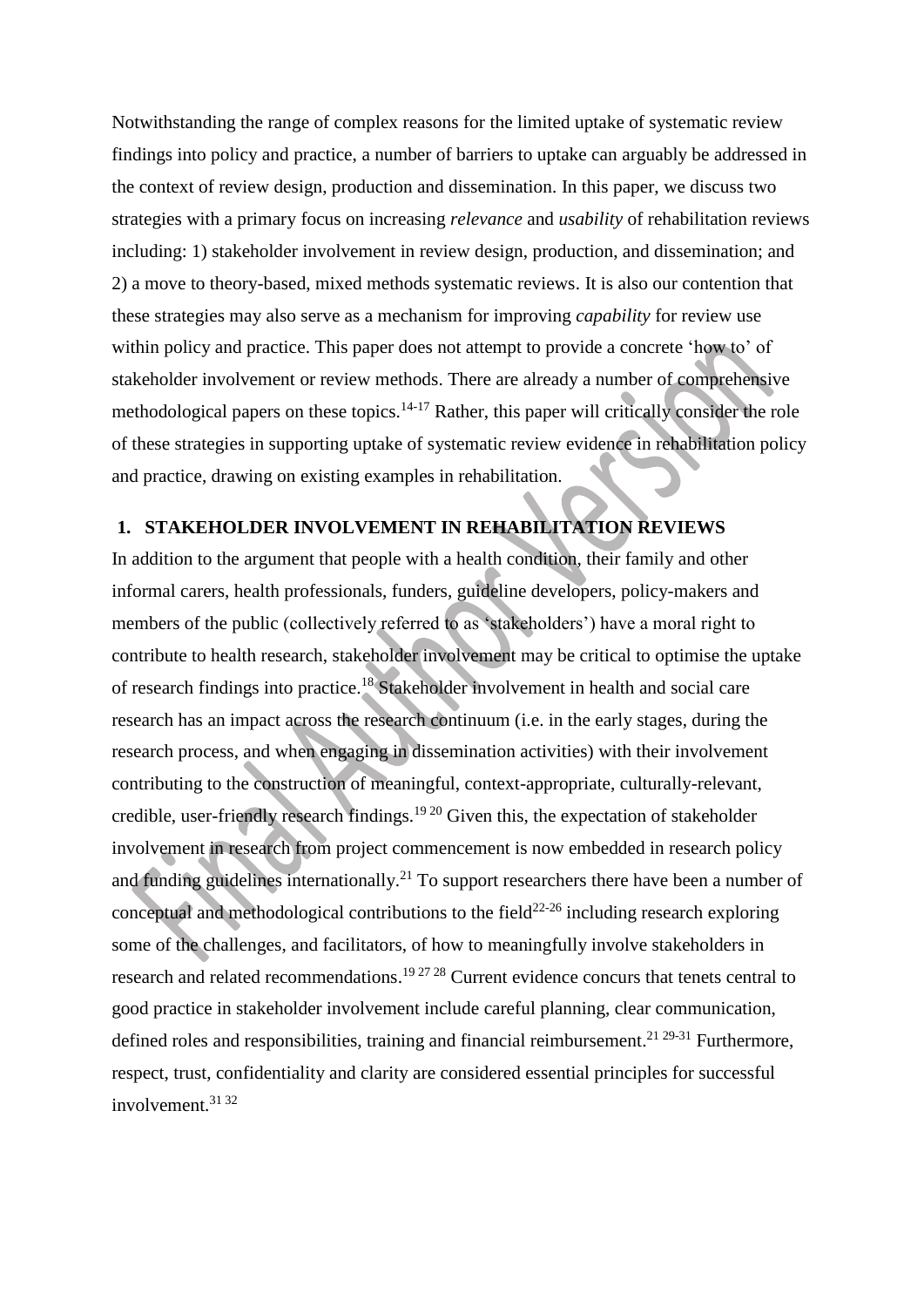Consistent with this broader mandate for stakeholder involvement in research, there are increasing calls to involve stakeholders in the planning, production and dissemination of systematic reviews.8 10 25 33-39 In July 2017, the Cochrane Collaboration published a Statement of Principles<sup>40</sup> which are founded on principles of equity, inclusion and partnership, and acknowledge the value of stakeholder involvement for *producing evidence*, *making evidence accessible*, *advocating for evidence* and *building a sustainable organisation*. In an effort to support methodological advance and capability building related to stakeholder involvement in reviews, Pollock and colleagues have been undertaking the ACTIVE project<sup>37</sup>, aiming to produce learning resources to support systematic review authors to involve stakeholders in their reviews. As part of this project, a comprehensive scoping review has been completed, mapping the evidence base relating to stakeholder involvement in systematic reviews and describing key features concerned with how stakeholders have been involved to date.<sup>37,39</sup> This scoping review informed the production of a valuable Cochrane Training learning resource, 'Involving People', which includes a range of useful resources, guidance documents and case studies describing practical examples of how to involve people throughout the review process.<sup>16</sup>

The role of stakeholder involvement in systematic review design, production and dissemination is not a new idea. Indeed, Bastian (1994) highlighted that one of the founding principles of the Cochrane Collaboration is *ensuring access* and argued this should not be limited to access to the final product, but rather that stakeholder (referred to as 'consumers' by Cochrane) participation be integrated into the process more broadly.<sup>41</sup> Despite this, in 2016 a review of evidence for stakeholder involvement in Cochrane and other organisations, concluded that, while there are some examples of involvement being integrated throughout the review process, often involvement remains limited to commenting on completed reviews or protocols, or assisting in provision of plain language summaries.<sup>42</sup> This review<sup>42</sup>, and the more recent review by Pollock and colleagues<sup>39</sup> which focussed on involvement within individual systematic reviews, concur that, to date, stakeholder involvement in systematic reviews has been inconsistent in terms of who, when and to what extent stakeholders are involved in the review process.

In general, systematic reviews in rehabilitation are recognised as more complicated than reviews focussed on medical interventions (e.g. pharmacological interventions).<sup>1543</sup> This is because rehabilitation generally involves a complex intervention, with resultant challenges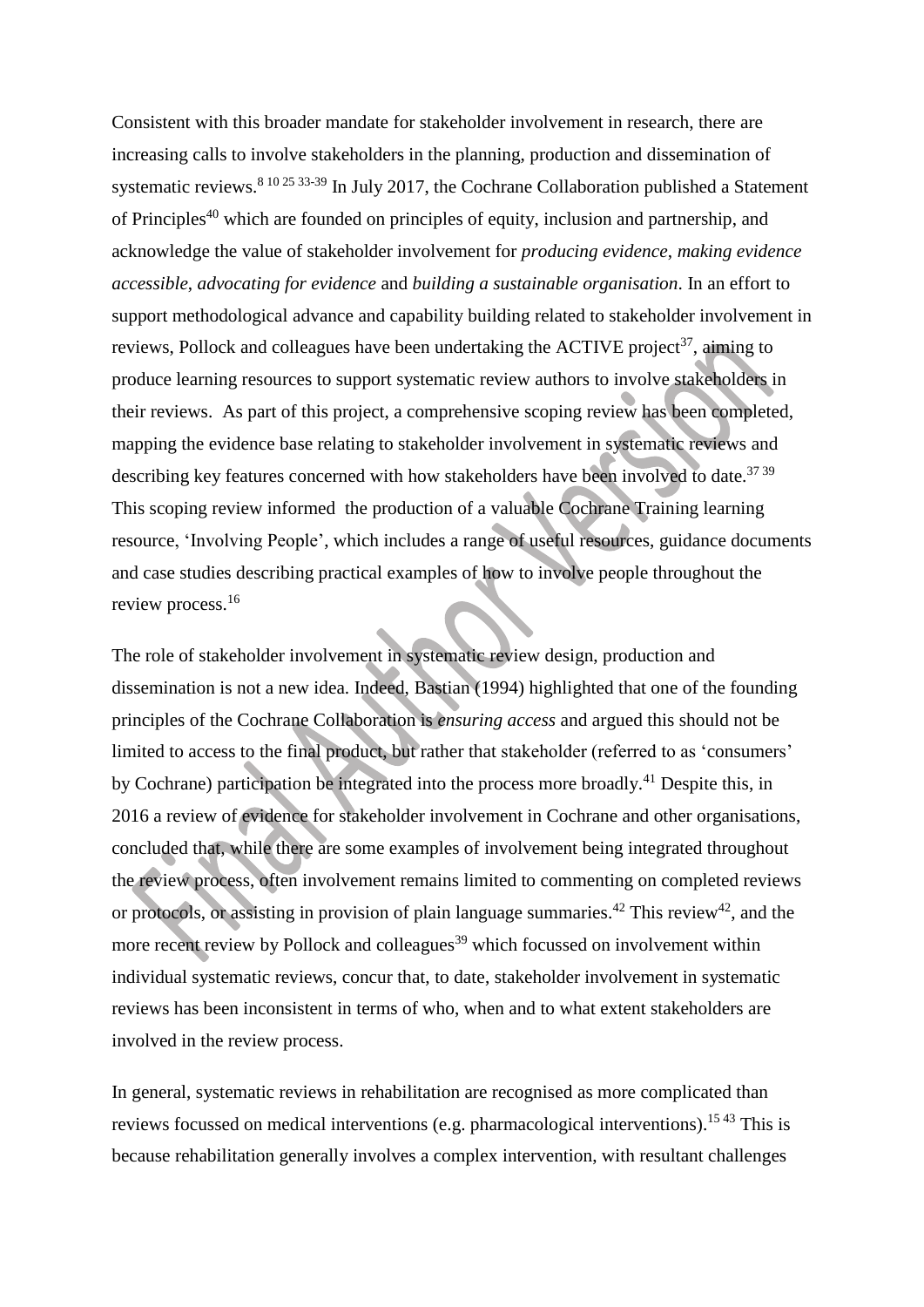relating to definition, implementation and description of the intervention, as well as complexities in study methods and outcome selection and assessment. 44-48 The Medical Research Council of the United Kingdom suggests that a complex intervention may involve a number of interacting components (active ingredients), intervention targets (such as individual, family, practitioner, organisational and/or system), outcomes (both proximal and distal), and may be tailored to population and context.<sup>49</sup> A rehabilitation intervention may possess complexity across all these levels. For example, an intervention aiming to improve physical activity in people with Multiple Sclerosis (MS) may involve a number of interacting components (physical, behavioural and social), require behaviour change for both the rehabilitation practitioner delivering the intervention and the person with MS, have the potential to impact outcomes across all levels of the International Classification of Functioning, Disability and Health<sup>50</sup>, may need to be tailored by MS type (relapsingremitting, secondary progressive, chronic progressive) and, to optimise effect, should account for the unique and specific needs, preferences and context of the individual with MS and their family. This adds complexity not only in the conduct of rehabilitation trials, but also in synthesising evidence from those trials in a systematic review. These complexities and challenges arguably enhance the potential impact of stakeholder involvement in rehabilitation reviews, as additional decisions and judgements are necessitated throughout the review process. Stakeholder input when clarifying, for example, the review focus, scope, definitions and search terms, outcomes and interpretation of findings, may have a valuable impact on the production of reviews which are useful, with potential for real-world impact. In rehabilitation specifically, evidence of stakeholder involvement in systematic reviews is sparse – either because stakeholders have not been involved, or due to poor reporting of their engagement and role in the review process. For example, an exploration of the 291 systematic reviews which mentioned some degree of stakeholder involvement, identified in the scoping review carried out by Pollock et al.<sup>39</sup>, indicates that around 19% (56/291) may focus specifically on rehabilitation topics. Of these, a majority relate to mental and behavioural disorders (30%, 17/56), or musculoskeletal disorders (12%, 7/56). In line with the results of the scoping review, reporting within these rehabilitation reviews of who was involved and in what way was generally very poor. There are however, some case examples (see Box 1 and Box 2) that can help to illustrate the diversity of ways in which stakeholders can be engaged in the review process in a rehabilitation context.

[Insert Box 1 and Box 2 about here]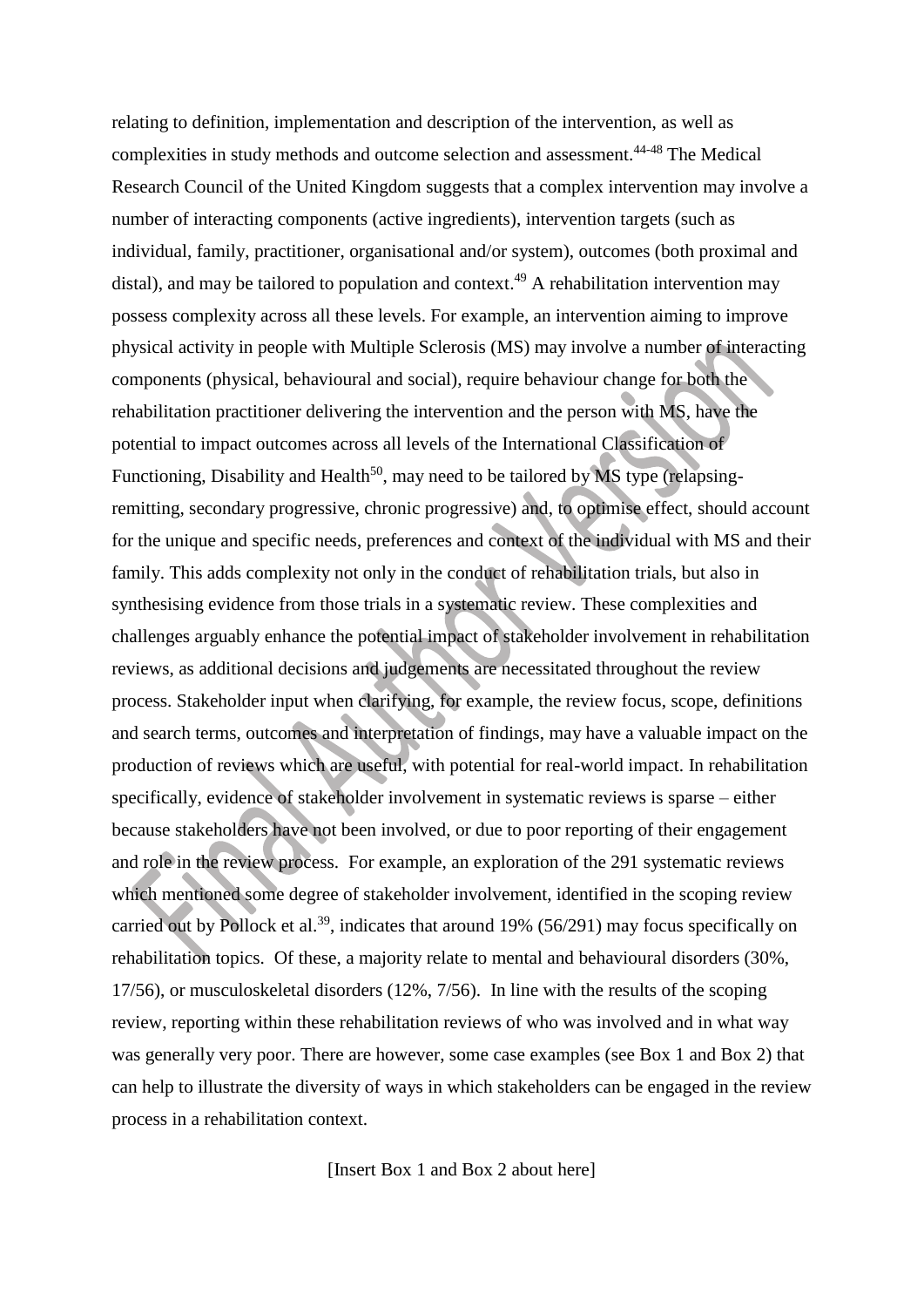In these examples, Pollock et al. drew on guidance from Boote<sup>51</sup> taking a pre-determined and structured approach to engagement, and incorporating consensus building strategies. This contrasts with Cullen et al. who appeared to take less structured approach, although specific details regarding the format of their stakeholder meetings were limited. In both cases, the authors argue that stakeholder involvement deepened and strengthened their review processes. They contributed a diversity of ideas and opinions to improve review methods, ensured data extraction processes would result in relevant data and outcomes, and aided construction of key messages that would be usable and digestible to other key stakeholders. As such, within both examples the impact of involvement of stakeholders potentially supports uptake of systematic review evidence by enhancing the relevance and usability of the review findings to key audiences.

Although the authors of both these examples proposed that the involvement of stakeholders in their review had a beneficial impact, neither carried out any formal evaluation of this. This lack of evaluation of impact is consistent with the findings from the ACTIVE project, which found that none of 32 reviews (which had provided good descriptions of methods of stakeholder involvement) reported any formal evaluation.<sup>39</sup> Given the potential for stakeholder involvement to increase the upfront costs of review production, formal evaluation may be necessary to better understand the opportunity-cost of their involvement and therefore the level of resource allocation that is warranted. Clearly, in order to optimise stakeholder involvement for real-world impact on rehabilitation reviews, strategies for evaluating impact must be implemented. Such strategies will require careful consideration of the recording and reporting of stakeholder involvement. Despite the existence of a number of tools, frameworks and guidance relating to reporting of stakeholder involvement (e.g. $52\,53$ ), current evidence highlights that reporting is currently inconsistent and often inadequate.<sup>39</sup>

In both our selected examples, stakeholders contributed to an update of a previously completed review. While it could be argued that this inherently limits the role that stakeholders can play in setting the context and agenda for the review, both review teams were able to be responsive to changes in review direction and protocol in response to stakeholder feedback. For example, Pollock et al.<sup>54</sup> developed a new method of intervention categorisation in collaboration with their stakeholder group while Cullen et al.<sup>55</sup> expanded their review question and scope to include mental health conditions.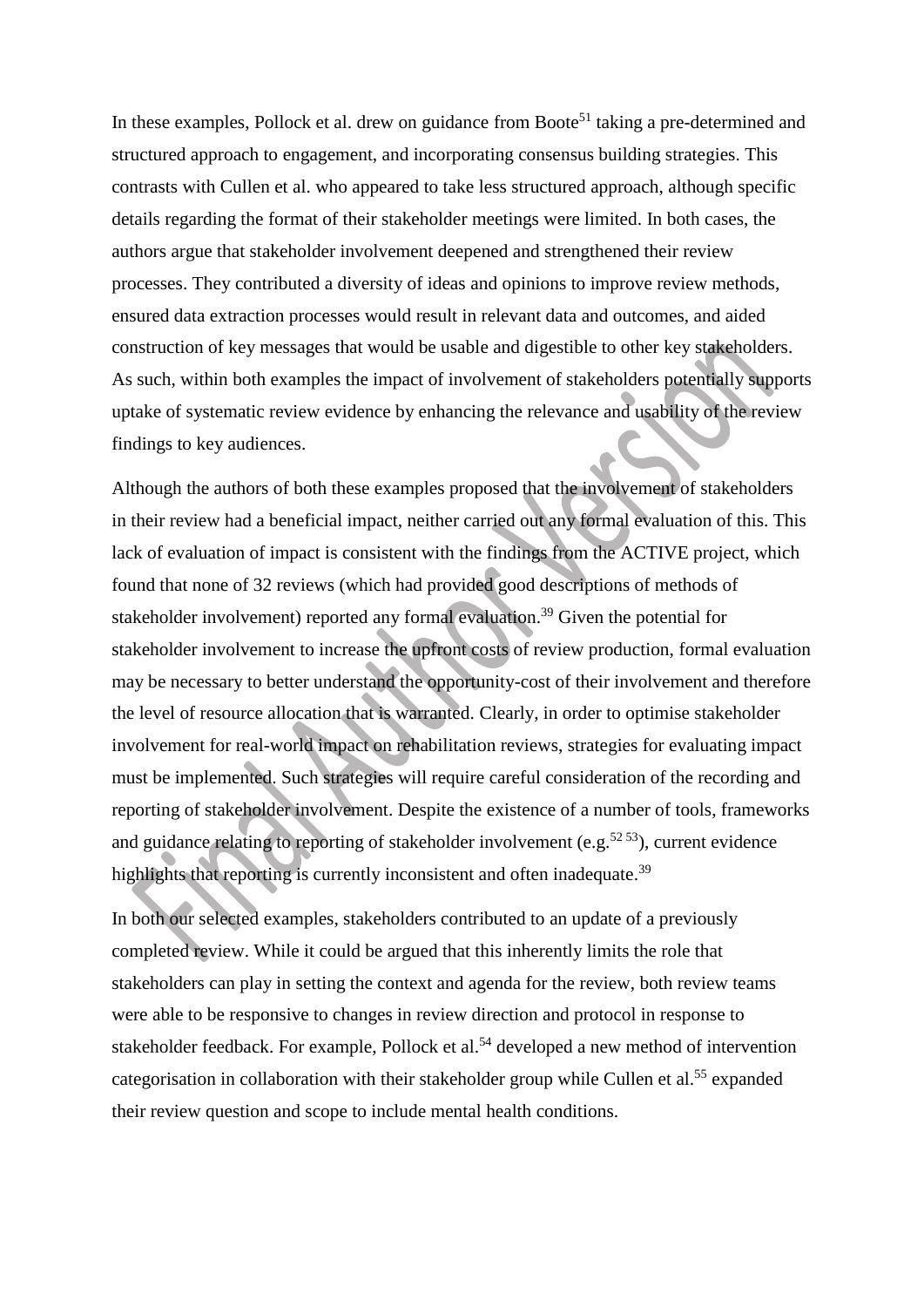While the examples presented here are review updates, evidence demonstrates that stakeholder involvement can occur across all stages of the systematic review process.<sup>1639</sup> There are also examples of stakeholder involvement informing decisions both before and after the systematic review process. For example, Synnot et al. (2017) provide an excellent example of engaging stakeholders in a review prioritisation process in order to inform planning of new reviews. <sup>56</sup> They engaged 151 stakeholders (consumers and professionals) in an online survey to identify research priorities in health communication and participation, resulting in the selection of five topics which were subsequently conducted as Cochrane systematic reviews.<sup>57</sup> In contrast, Martin et al. (2015) provide an example of involvement which occurred after completion of a systematic review relating to screening for dementia, with a patient and public event offering opportunities to contextualise the findings of a systematic review to a particular audience.<sup>58</sup>

In practice, rehabilitation involves a range of stakeholders including patients, families, and a diverse range of health professionals. In vocational rehabilitation, this also extends to include employers and workers compensation (or related) systems. This is reflected in the diverse range of stakeholders involved in both the Pollock et al. and Cullen et al. reviews. Indeed, Keown et al. define stakeholders as 'a consumer of the research findings, an audience member who has a stake in the topic being investigated, or a potential decision maker (policy and/or practice) within the context of their role' (p.67). <sup>35</sup> As such, exactly *who* might be engaged in any given review process will depend on the intended aim and purpose of the review, as well as the desired impact or audience. It is important however to recognise that different stakeholder groups have competing motives and drivers<sup>59</sup> which may need to be actively managed through the course of the review. This may include having a transparent discussion regarding who holds the decision-making power through the process, and/or drawing on explicit consensus building strategies such as those used by Pollock et al.<sup>54</sup> While this may add complexity to the review process, successfully navigating these differences through the review process may ultimately increase the potential for uptake of review findings across a diversity of settings. There is also a need to recognise that stakeholder input will inevitability privilege the views of those engaged in the process, and that some stakeholder groups may face barriers to involvement.<sup>60</sup> Recognising these barriers and implementing strategies aimed at diverse and inclusive involvement may be important to mitigate against this.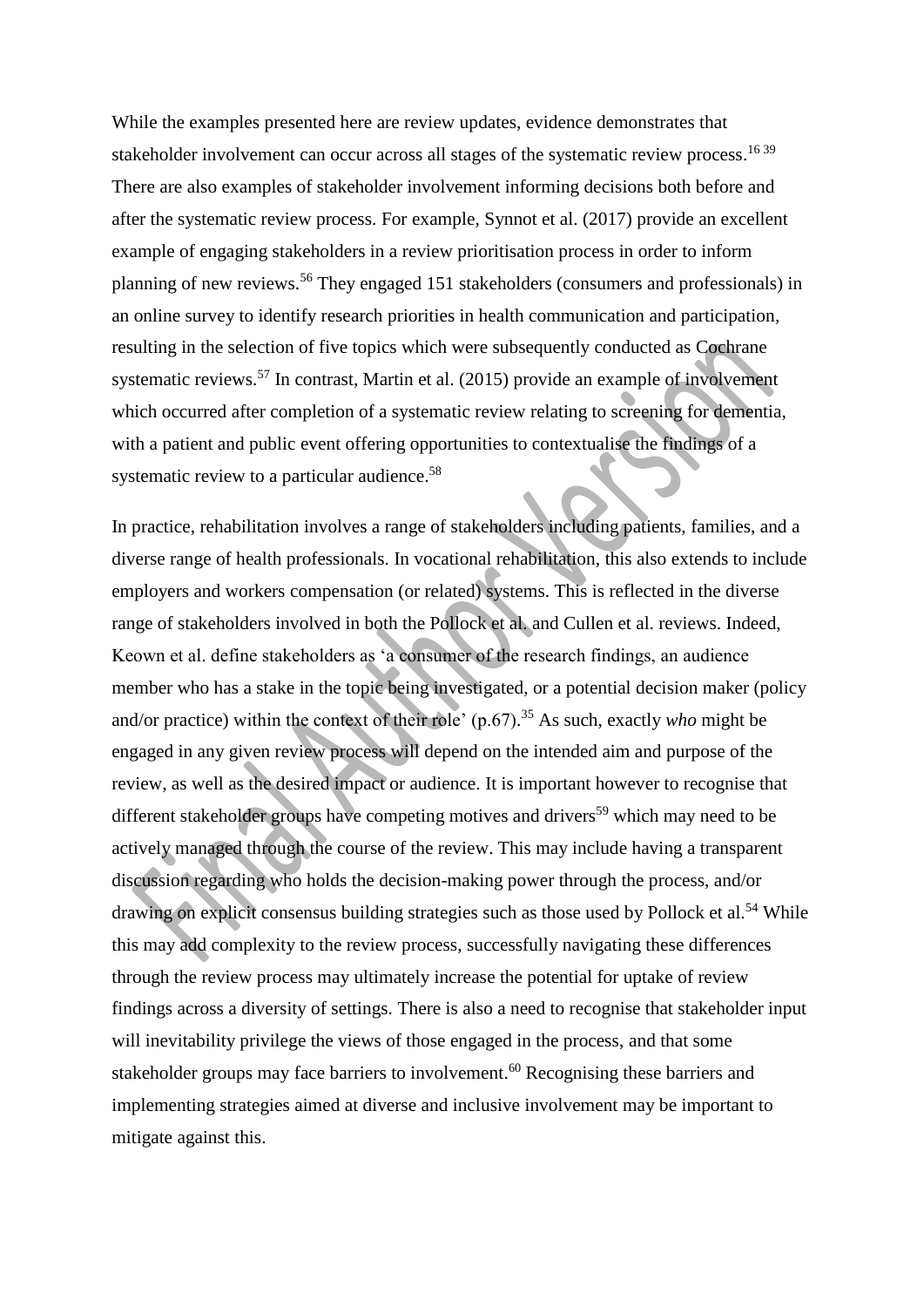Consistent with the conclusions from the examples above, Keown et al. argue that stakeholder involvement in reviews has the potential to increase relevance (at least in part due to researchers' increased understanding of stakeholder needs, preferences and context), support capability building in review methods, and increase stakeholder confidence in their ability to read, interpret and apply review findings.<sup>35</sup> Furthermore, they suggest stakeholder involvement enhances the credibility of findings for other stakeholders. These wide-ranging benefits all point to the potential for stakeholder involvement in reviews to optimise uptake of review findings into practice.

Given the inherent complexity in rehabilitation interventions and the resultant challenges in research synthesis in face of that complexity, stakeholder involvement may be particularly relevant. Indeed, involving stakeholders in rehabilitation reviews may help researchers see beyond the question of what works, to more complex, nuanced and real-world questions which appear to be a priority for stakeholders. It is this that is the key driver for our second recommended strategy discussed below.

### **2. THEORY-BASED, MIXED METHODS REVIEWS**

Frequently interventions with established efficacy fail to translate to real world effectiveness.<sup>61-64</sup> It has been argued that, in the process of controlling for threats to validity<sup>43</sup> <sup>65</sup>, randomised controlled trials may fail to adequately account for the complexity inherent in interventions where effects are dependent on context, the unique and specific characteristics of individuals receiving the interventions, and relevant implementation processes.<sup>14 65 66</sup> Systematic reviews have been subject to the same criticism.<sup>1467</sup> Indeed, it has long been recognised that Cochrane's focus on "What works?" or "Does it work?" may fail to address other questions relevant to complex health systems<sup>68</sup> and of importance to stakeholders. Snilstveit (2012) argues that focusing only on the average effects of a population in the context of a complex intervention, which may not behave the same across settings and populations, constrains the use of systematic reviews in policy and practice.<sup>69</sup> Further, she argues that the lack of systematic reporting of other policy-relevant data such as how, why and in what contexts something works may prevent uptake or result in misuse of review data.

The value of systematic reviews is largely derived from their ability to provide clear guidance to policy makers or health care planners regarding effectiveness of a given intervention. However, frequently in rehabilitation, conflicting findings or heterogeneity in sample and/or outcomes means that review findings are inconclusive, reducing their value to decision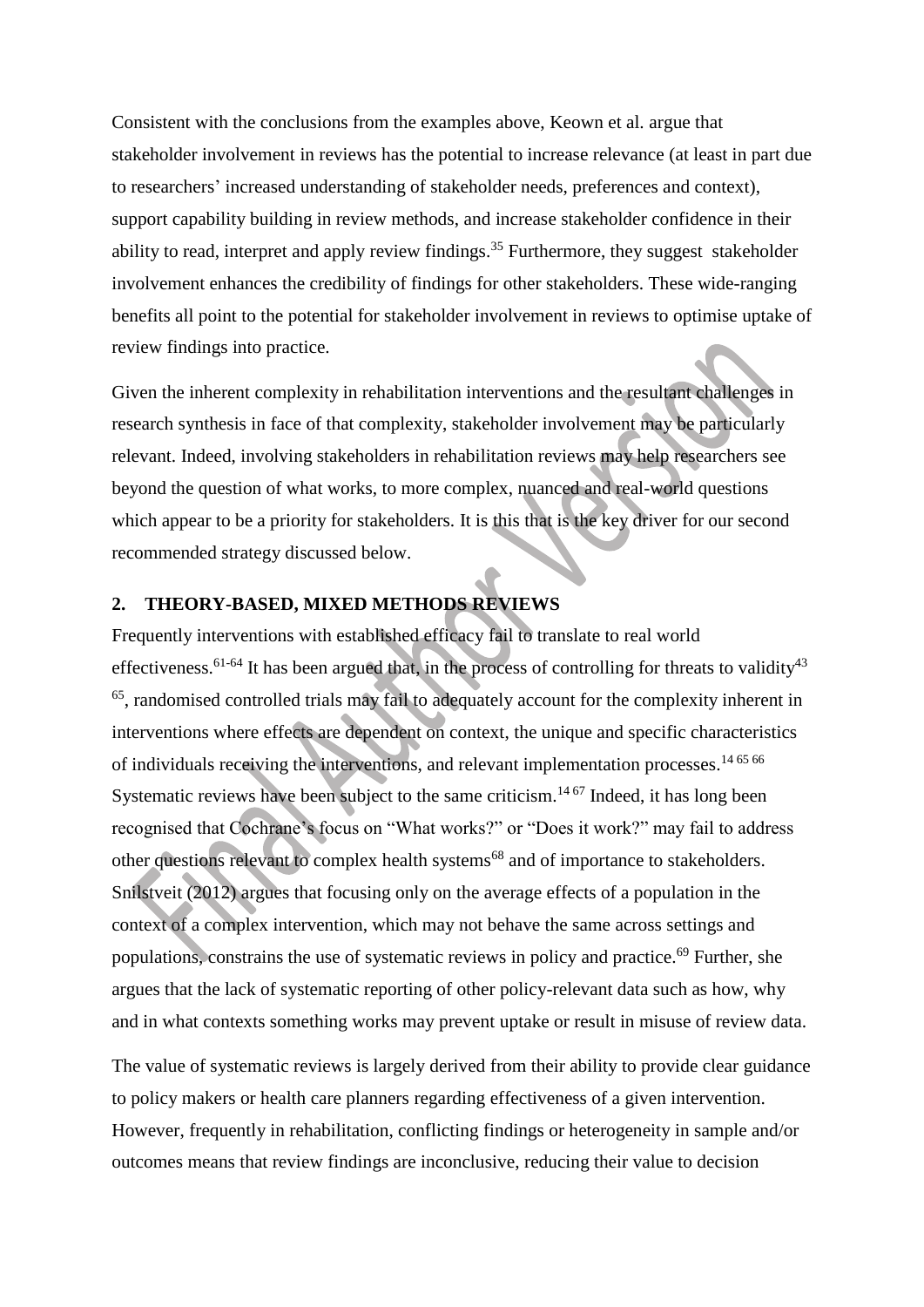makers. Further, the unyielding focus on adherence to systematic review guidelines can result in tight inclusion criteria which does not reflect the realities of real-world practice, reducing transferability of review findings across settings, contexts and populations. Indeed, this tight inclusion criteria potentially compounds the already limited scope of included trials. For example, Kersten et al. (2010) reported that in order to achieve homogeneity in trials, a great many people have to be excluded. This restrictive selection significantly reduces generalisability of trial findings with often only 10–15% of the total population with the condition being included.<sup>43</sup>

While involvement of stakeholders as described above goes some way to bridging this gap between research and practice, it is possible that the narrow focus on effectiveness and the desire for homogeneity as a gold standard may lead to tensions between the intent to be responsive to stakeholders and the need to adhere to rigid quality standards. Indeed, research priorities identified by stakeholders are rarely formed as simple, answerable research questions. For example, Synnot et al. acknowledged that the topics identified through their priority setting exercise with stakeholders were not searchable, answerable research questions, or conducive to systematic review methods.<sup>56</sup> Similarly, Pollock et al. (2012) noted that the research priorities relevant to life after stroke identified by stakeholders were broad *topic areas* rather than well-formed review questions.<sup>70</sup> In both cases, the translation of a *topic* into an answerable review question that is consistent with systematic review guidelines may risk missing the nuance of the topics identified by stakeholders. Further, given the level of complexity inherent in a rehabilitation intervention (such as that described above in the example of a physical activity intervention for people with MS) it is clear that a narrow focus on questions of effectiveness are unlikely to sufficiently address the multitude of questions stakeholders need answered and to support uptake of those interventions into practice.

It has been argued that reviews would be more relevant and usable if they drew on programme theory and integrated a broader range of evidence.<sup>69 71 72</sup> Indeed, this has been recognised by Cochrane where a Qualitative and Implementation Methods Group has been formed to explore opportunities and methods for integrating a broader range of evidence to support implementation processes.<sup>73</sup> The central thesis of these arguments is that reviews which integrate a broad range of evidence to develop portable theory would be more able to respond to questions about *how* and *why* interventions work in different settings. This, in turn, may be formative to knowledge translation activities.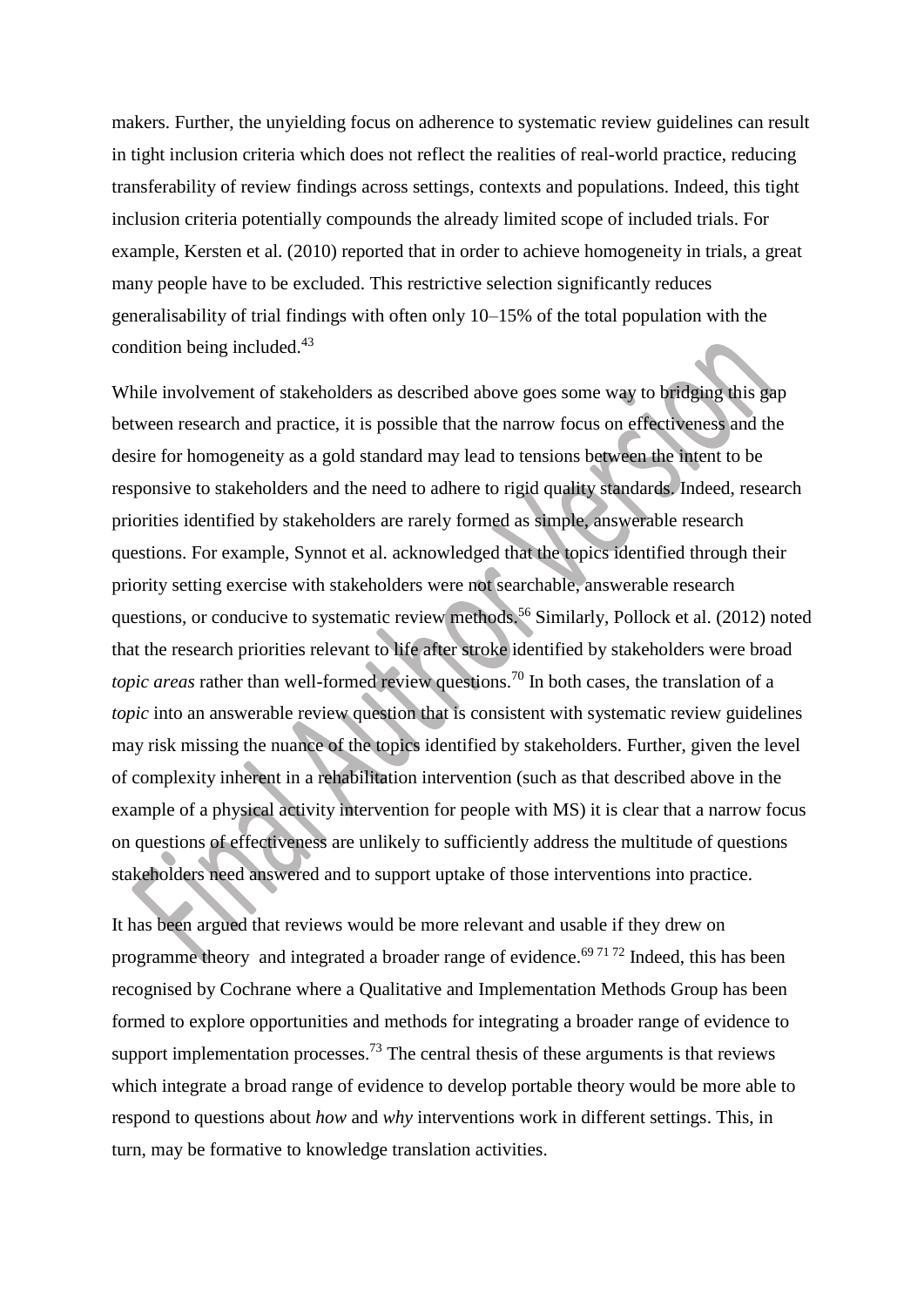A plethora of approaches to research synthesis have been developed in response to limitations of conventional systematic reviews.<sup>1474</sup> Realist review (sometimes referred to as realist synthesis) is one review approach which has gathered momentum due to its capacity to produce relevant and usable findings.17 71 Realist reviews explicitly seek to understand complexity through exploring the question of a programme theory (an understanding of *how* an intervention works and what the key active ingredients are hypothesised to be) and a rich and practical understanding of the conditions under which an intervention is likely to be most effective.<sup>14</sup> Context-mechanism-outcome (CMO) configurations are used as a heuristic device to guide the synthesis of a range of data types<sup>75-77</sup> and can inform a more targeted approach to implementation in local contexts. <sup>78</sup> Snilstveit argues for theory-based, mixed methods systematic reviews – an approach consistent with the general tenets for realist review.<sup>69</sup> She proposes two approaches to theory-based reviews including: 1) an *effectiveness plus* review, which remains largely consistent with conventional systematic review, but includes some modifications to design, such as extracting additional data on how, why, costs, risks, and other relevant contextual factors; and 2) *effectiveness plus with parallel review*, where other review modules are carried out in parallel to a more conventional review so they can be read together to inform policy and practice. In an *effectiveness plus* review, the included studies remain the same as conventional review, but additional details may be gathered from other sources, including grey literature. In an *effectiveness plus with parallel review* each parallel review component may have entirely different review question, search strategy and eligibility criteria to increase their potential to answer questions of relevance to decision makers.

There are some excellent examples of these approaches in the literature outside of rehabilitation. For example, Greenhalgh et al. (2007) expanded an earlier Cochrane review<sup>79</sup> exploring effectiveness of school feeding programmes by conducting a realist synthesis of included papers<sup>80</sup> (consistent with what Snilstveit describes as an *effectiveness plus* review, albeit with the two components published separately). They justified the approach by arguing that while their Cochrane review had found positive effects on growth and cognitive performance, the design, context, and population characteristics were too varied. This variation meant that further exploration was warranted to determine the conditions under which success (or failure) was more or less likely. The result is a nuanced discussion of theories and processes derived from included studies which could be formative to future development of school feeding programmes. More recently, Whittaker et al. (2016) conducted a multi-phased, comprehensive review aiming to evaluate interventions designed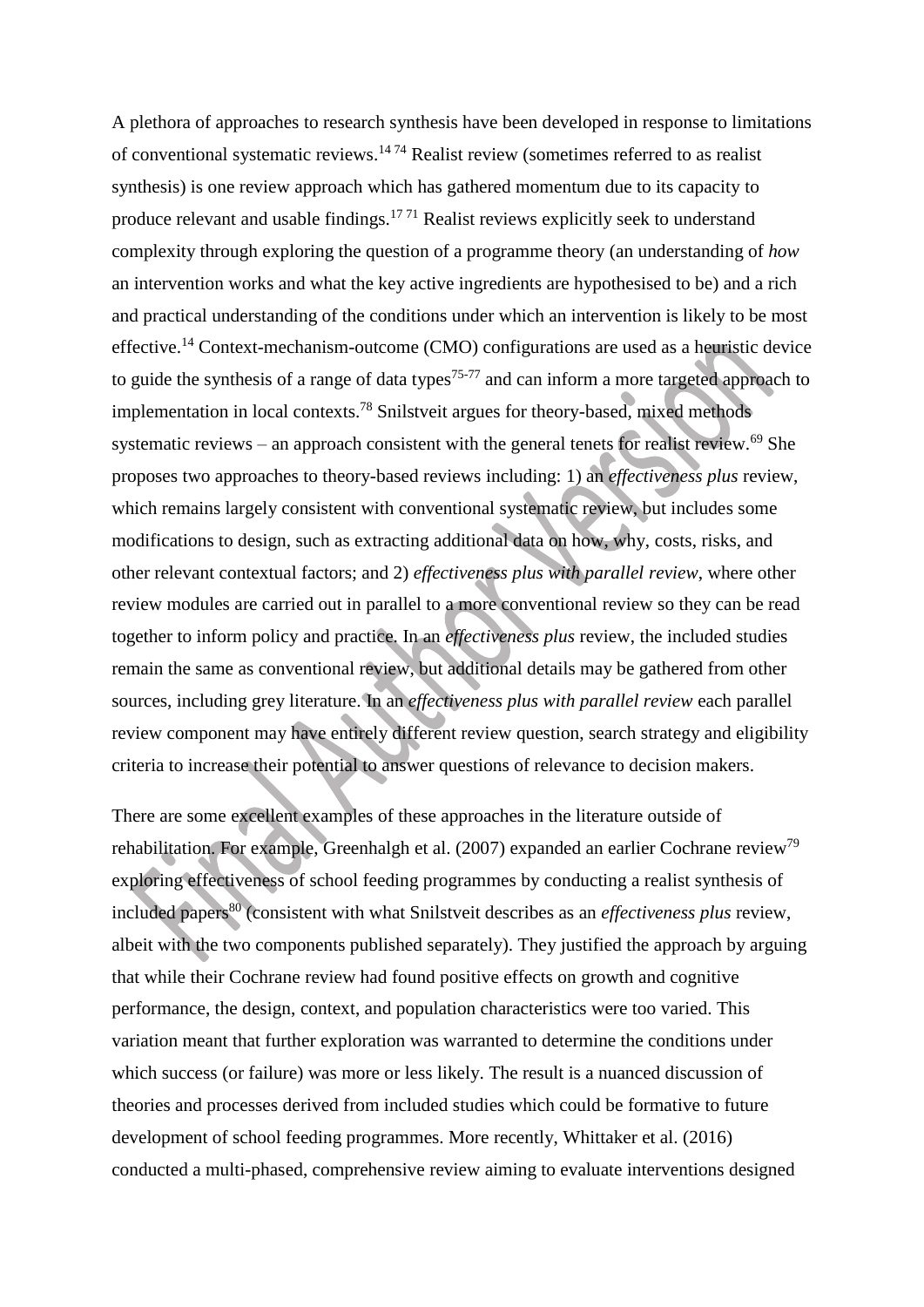to reduce repeat unintended teenage pregnancies. $81\,82\,$  This review was unique in that a number of review modules were conducted in parallel, each drawing on a different approach to synthesis (e.g. meta-analysis, meta-regression, thematic synthesis, realist synthesis, etc.). Each module had a guiding review question ranging from questions of effectiveness and predictors to mechanisms and perceived acceptability; and these questions underpinned the search strategy and eligibility criteria for included studies. The final phase focused on bringing the review modules together into an overarching narrative synthesis. This approach is consistent with an *effectiveness plus with parallel review* approach, but advances on this with the final overarching synthesis and interpretation.

We have, arguably, been slower to draw on a pluralistic approach to review design in rehabilitation. There are many examples of reviews which tackle pertinent rehabilitation topics drawing on individual review methodologies other than conventional systematic reviews (e.g. realist review<sup>83</sup>, metasynthesis<sup>84</sup>). However, examples of reviews which bring together different review traditions in topics relevant to rehabilitation are limited. There may be a number of reasons for this, such as ongoing debates regarding the extent to which systematic and realist reviews are ontologically compatible<sup>65</sup>, or the prevailing dominance of the positivist and biomedical paradigms which privilege effectiveness studies over other forms of evidence.<sup>85</sup> Further, despite the development of realist review guidelines<sup>17</sup>, they are inherently complex to carry out. Unlike conventional systematic reviews they rely on an iterative, flexible and responsive approach and require a high level of expertise and skill in critical reflexivity.76 78 Regardless, we are starting to see some examples emerging relevant to rehabilitation such as the example provided in Box 3. In this example, Brown et al. (2016) draw on both meta-analysis and realist review to explore the effectiveness of family-based interventions to support physical activity in children.<sup>86</sup> The realist review augments metaanalysis findings with a more in-depth consideration of context, mechanism and outcome. This results in explicit recommendations for policy and practice regarding interventions strategies most likely to be effective, and contexts in which they are most likely to be activated.

#### [Insert Box 3 about here]

As with stakeholder involvement, theory-based, mixed methods reviews, such as realist reviews, have the potential to improve relevance and usability of review findings in policy and practice. Furthermore, they may contribute to ongoing theory development work in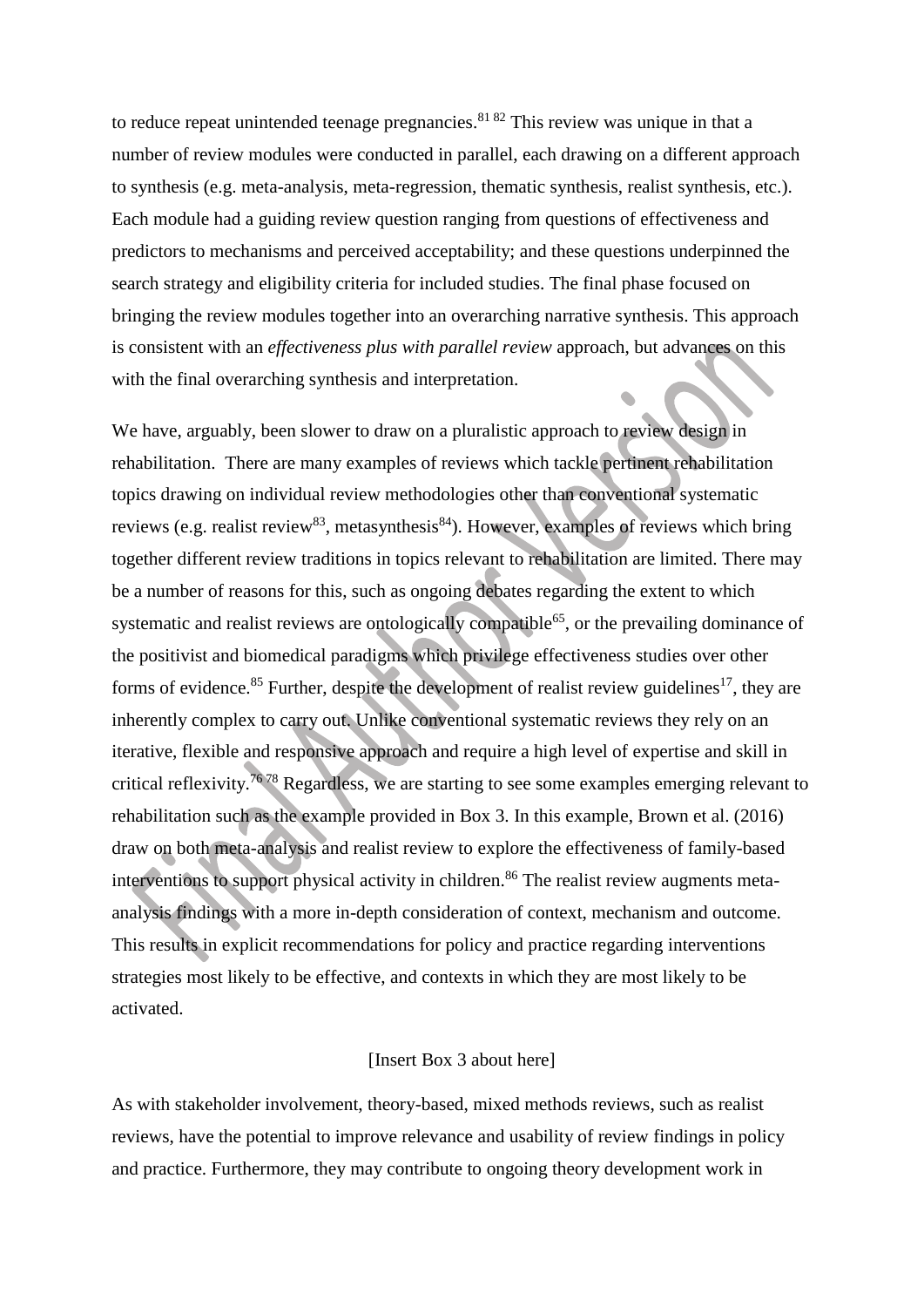rehabilitation, enabling clinicians to tailor their approach to optimise effect based on the unique and specific population, context and implementation characteristics in their setting.

# **COMBINING STAKEHOLDER INVOLVEMENT AND THEORY-BASED, MIXED METHODS REVIEWS FOR KNOWLEDGE TRANSLATION IN REHABILITATION**

In the above, we have argued that a) involving stakeholders in review design, production and dissemination and b) moving towards theory-based, mixed methods systematic reviews has the potential to increase uptake of review findings into rehabilitation policy and practice by generating more relevant and usable reviews. The Cochrane KT framework identifies a range of key themes representing processes (or actions) they argue to be necessary for knowledge translation. Table 1 maps these themes against the potential benefits of stakeholder involvement and theory-based, mixed methods review design.

## [Insert Table 1 about here]

Table 1 clearly shows the explicit role these two strategies have in supporting uptake of review findings into rehabilitation practice. Indeed, they have the potential to address many of the barriers cited in the introduction of this paper. Ideally, the two strategies would be used in combination. For example, theory-based, mixed methods systematic reviews will be more useful to stakeholders if they have been engaged in the process of identifying key questions of importance to them at the outset. Similarly, involving stakeholders in an effectiveness review is more likely to result in uptake if there has been an attempt to understand the complexities of real-world practice drawing on theory-based, mixed methods design.

The 'black box' of rehabilitation is a phrase used to describe the complexities inherent in the rehabilitation process.<sup>44</sup> As described above, rehabilitation is by nature a complex intervention; invariably involving a multidisciplinary team, family, and a range of other stakeholders. It includes any number of active ingredients, involves transition across settings, is often delivered in the context of multimorbidity, and frequently requires engagement over a sustained period of time. Given this complexity, and the need for more robust guidance on why, when, how, and to whom specific interventions should be applied, researchers have been undertaking work to better understand the key active ingredients and mechanisms at play in rehabilitation interventions to both underpin more robust treatment theory in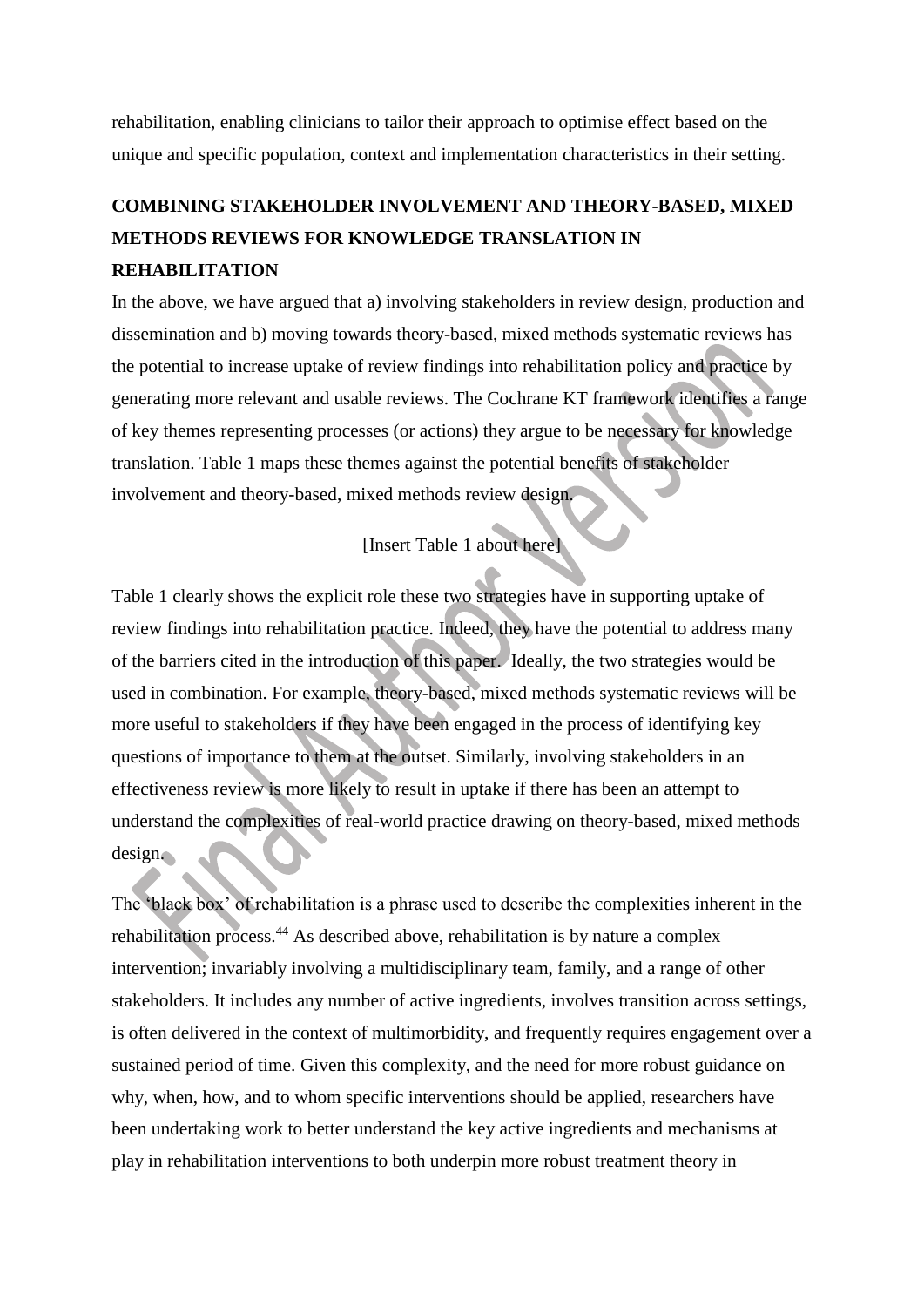rehabilitation, and inform rehabilitation practitioners in treatment selection.<sup>87</sup> Indeed, this work answers a longstanding call for theory development in rehabilitation.<sup>88</sup> As such, theorybased, mixed methods reviews which involve stakeholders may not only support uptake of review findings into practice, but may also support these ongoing research endeavours through contributing theory-informed and evidence-based knowledge advance in rehabilitation.

Finally, it is useful to consider the role that reviews which draw on this combination of strategies have in embedding evidence-based practice in a more meaningful way. While evidence-based practice in its original form argues for the integration of the latest research evidence, clinical experience and patient needs and preferences<sup>89 90</sup>, research evidence is frequently privileged over clinician and patient expertise in putting that into practice.<sup>89</sup> It is possible that focusing solely on reviews of effectiveness without input from stakeholders may perpetuate the problem. As such, being explicit about the unique and specific expertise that stakeholders can contribute to design, production and dissemination of rehabilitation reviews, and drawing on a broader range of evidence to help to make sense of practice realities, has the potential to contribute to a more meaningful engagement with evidence-based practice as it was original intended.

#### **CONCLUSION**

Uptake of review findings into rehabilitation policy and practice is crucial to optimise service delivery and outcomes. While there are a range of complex factors which constrain integration of review findings into practice, there are some aspects of review design, production and dissemination which could be enhanced to support uptake. Responding to calls for action to support KT, Cochrane has developed a KT framework to underpin the development of related strategies. We have discussed two strategies relevant to rehabilitation reviews including involving stakeholders throughout the review process, and drawing on theory-based, mixed methods review design. These strategies have the potential to improve relevance and usability of review findings, optimising the likelihood of their uptake in rehabilitation policy and practice. Given the complexity inherent in the development and delivery of rehabilitation interventions, Cochrane Rehabilitation ( [https://rehabilitation.cochrane.org/\)](https://rehabilitation.cochrane.org/) could lead the way in supporting this methodological advance.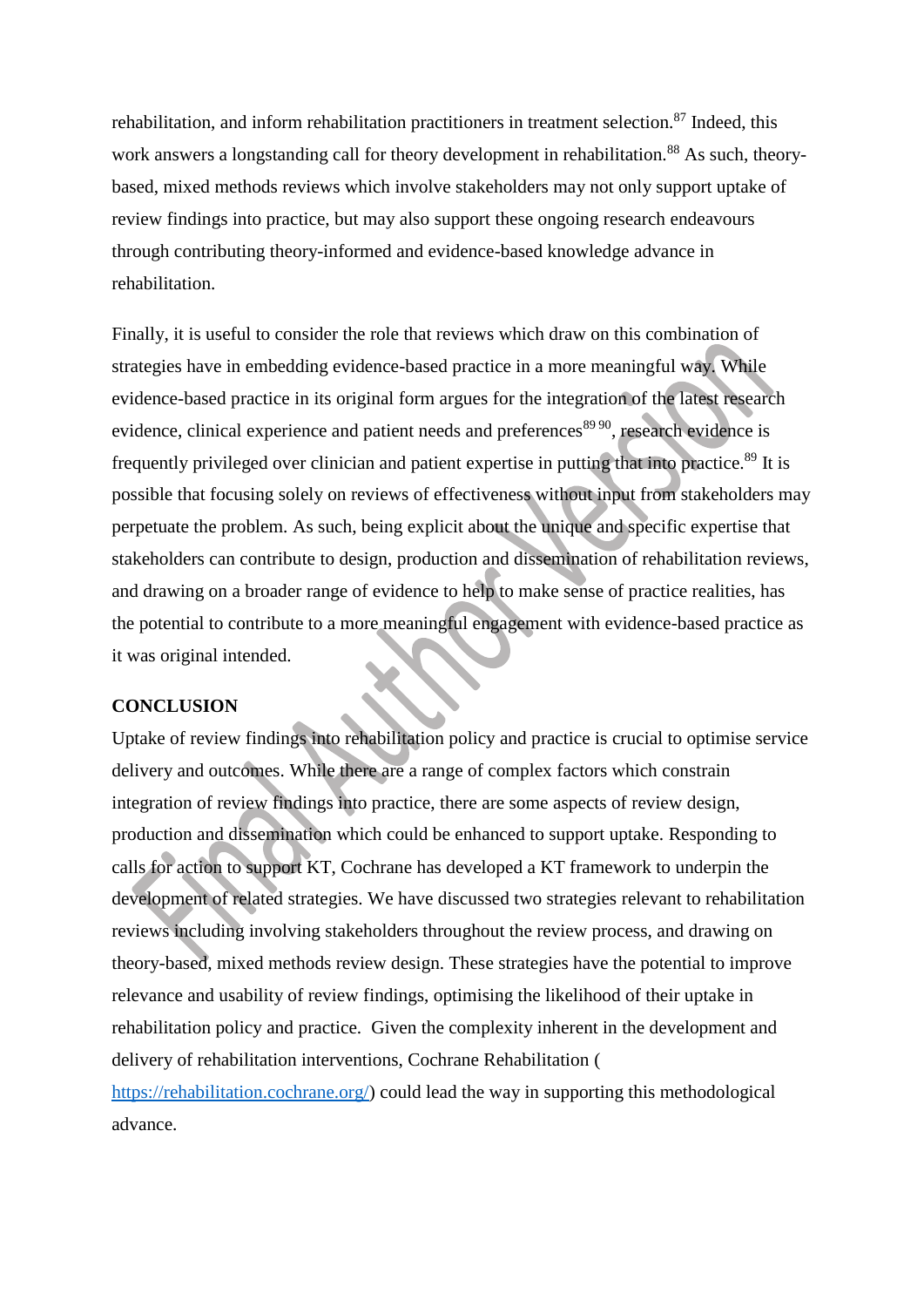Final Mitro-Version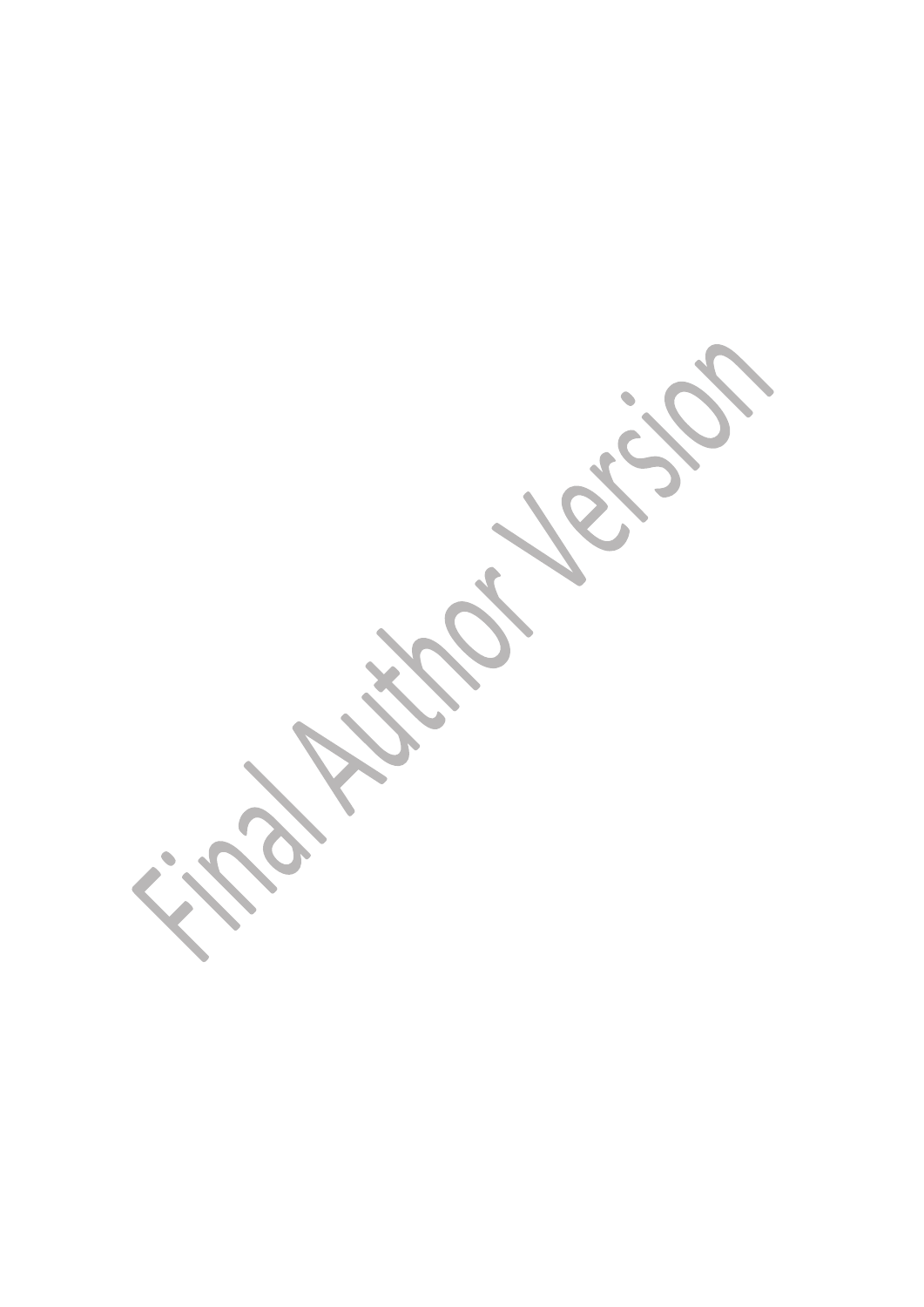**Conflict of interest:** The authors certify that there is no conflict of interest with any financial organization regarding the material discussed in the manuscript"

**Funding:** Royal Society Te Apārangi, New Zealand provided funding for the Catalyst meeting which formed the basis of the papers included in this special issue.

**Authors' contributions:** Kayes led the writing of the first concept proposal for this paper. All authors provided comment on this proposal. This was presented at the Catalyst meeting in Paris, July 2018 and discussed with attendees at this meeting. Pollock and Martin were in attendance and contributed to those discussions which informed the shape of the first full draft. Writing of the first full draft was led by Kayes, with all authors providing comment and suggestions to inform the final revised draft.

**Acknowledgements:** We acknowledge all those in attendance at the Catalyst meeting in Paris, July 2018 for their helpful comments and discussion which were formative to the final direction of this paper.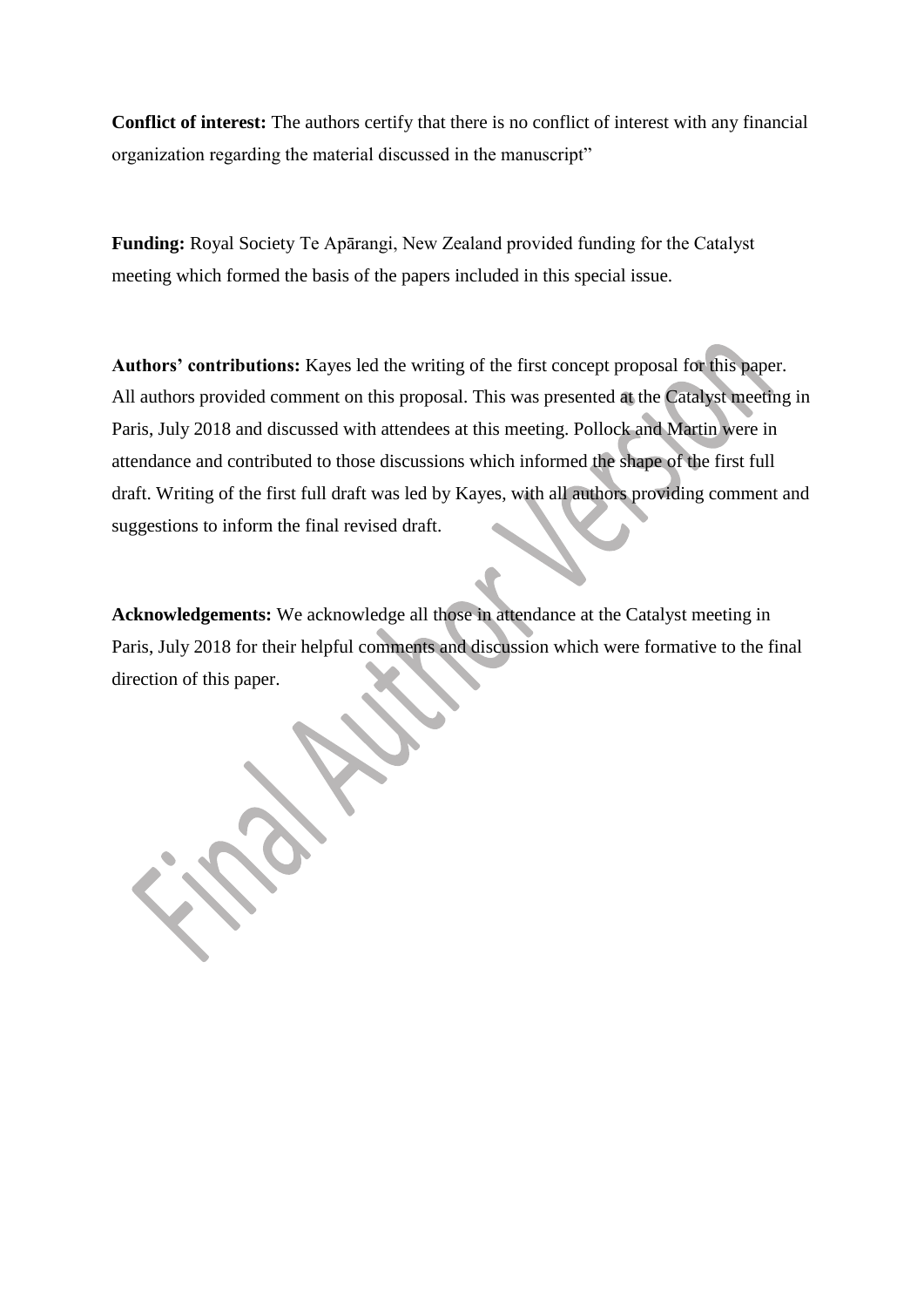#### **REFERENCES**

- 1. Morris ZS, Wooding S, Grant J. The answer is 17 years, what is the question: understanding time lags in translational research. *Journal of the Royal Society of Medicine* 2011;104(12):510-20. doi: 10.1258/jrsm.2011.110180
- 2. Bucknall T. Bridging the Know-Do Gap in Health Care through Integrated Knowledge Translation. *Worldviews on Evidence-Based Nursing* 2012;9(4):193-94. doi: doi:10.1111/j.1741-6787.2012.00263.x
- 3. Pakenham-Walsh N. Learning from one another to bridge the "know-do gap". *BMJ* 2004;329(7475):1189. doi: 10.1136/bmj.329.7475.1189
- 4. van den Driessen Mareeuw F, Vaandrager L, Klerkx L, et al. Beyond bridging the know-do gap: a qualitative study of systemic interaction to foster knowledge exchange in the public health sector in The Netherlands. *BMC Public Health* 2015;15(1):922. doi: 10.1186/s12889-015-2271-7
- 5. Walker MF, Fisher RJ, Korner-Bitensky N, et al. From What We Know to What We Do: Translating Stroke Rehabilitation Research into Practice. *International Journal of Stroke* 2013;8(1):11-17. doi: 10.1111/j.1747-4949.2012.00974.x
- 6. Cochrane collaboration. Cochrane Knowledge Translation Framework 2017 [Available from: [http://community.cochrane.org/sites/default/files/uploads/inline](http://community.cochrane.org/sites/default/files/uploads/inline-files/Cochrane%20Knowledge%20Translation%20Framework.pdf)[files/Cochrane%20Knowledge%20Translation%20Framework.pdf](http://community.cochrane.org/sites/default/files/uploads/inline-files/Cochrane%20Knowledge%20Translation%20Framework.pdf) accessed 29 June 2018.
- 7. Cochrane collaboration. Cochrane Strategy to 2020 [accessed 28 February 2019.
- 8. Marquez C, Johnson AM, Jassemi S, et al. Enhancing the uptake of systematic reviews of effects: what is the best format for health care managers and policy-makers? A mixedmethods study. *Implementation Science* 2018;13(1):84. doi: 10.1186/s13012-018- 0779-9
- 9. Oliver K, Innvar S, Lorenc T, et al. A systematic review of barriers to and facilitators of the use of evidence by policymakers. *BMC Health Services Research* 2014;14(1):2. doi: 10.1186/1472-6963-14-2
- 10. Oliver KA, de Vocht F. Defining 'evidence' in public health: a survey of policymakers' uses and preferences. *European Journal of Public Health* 2017;27(suppl\_2):112-17. doi: 10.1093/eurpub/ckv082
- 11. Tricco AC, Cardoso R, Thomas SM, et al. Barriers and facilitators to uptake of systematic reviews by policy makers and health care managers: a scoping review. *Implementation Science* 2016;11(1):4. doi: 10.1186/s13012-016-0370-1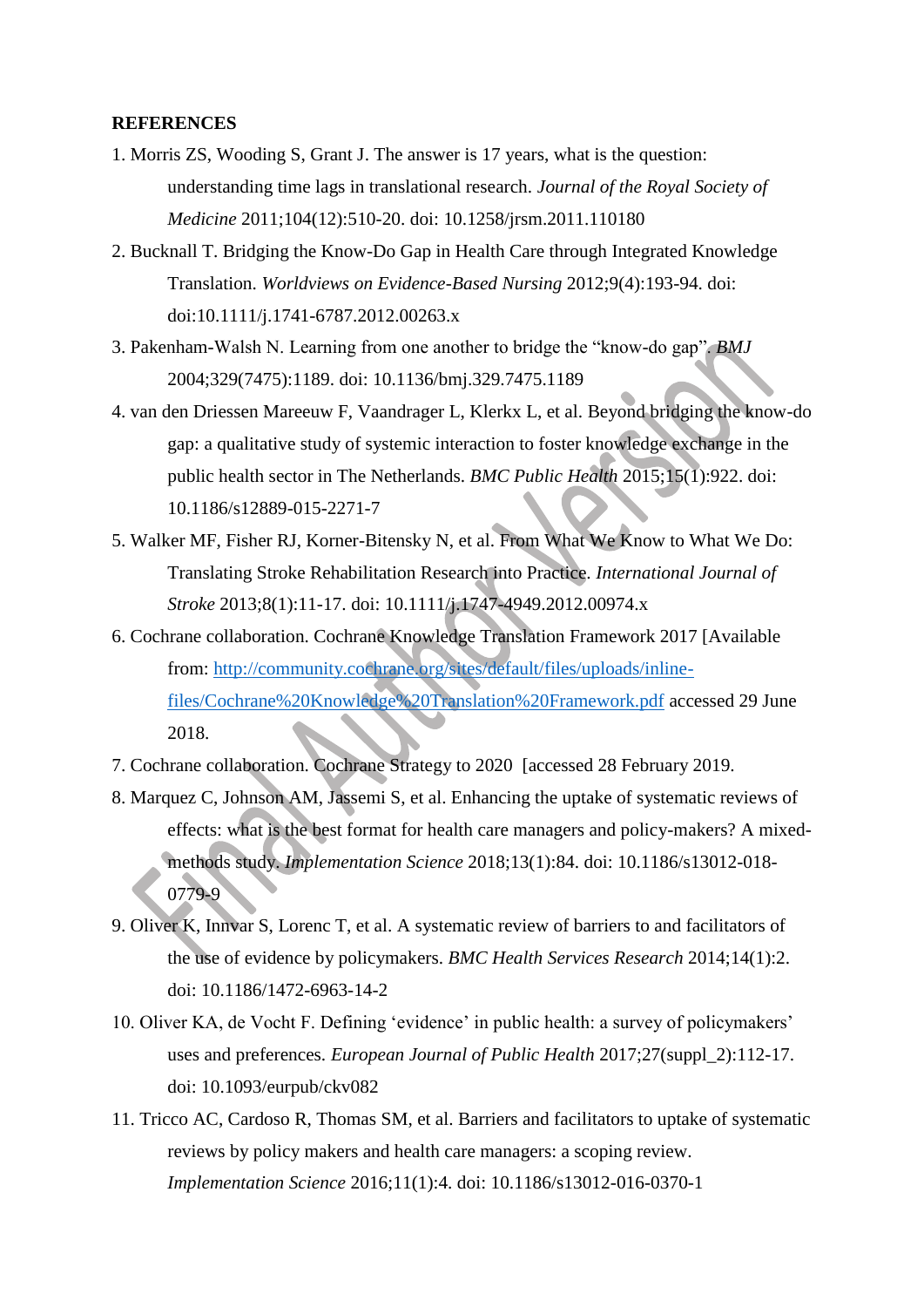- 12. Wallace J, Byrne C, Clarke M. Making evidence more wanted: a systematic review of facilitators to enhance the uptake of evidence from systematic reviews and metaanalyses. *International Journal of Evidence-Based Healthcare* 2012;10(4):338-46. doi: doi:10.1111/j.1744-1609.2012.00288.x
- 13. Wallace J, Nwosu B, Clarke M. Barriers to the uptake of evidence from systematic reviews and meta-analyses: a systematic review of decision makers' perceptions. *BMJ Open* 2012;2(5):e001220. doi: 10.1136/bmjopen-2012-001220
- 14. Pawson R, Greenhalgh T, Harvey G, et al. Realist review a new method of systematic review designed for complex policy interventions. *Journal of Health Services Research & Policy* 2005;10(1\_suppl):21-34. doi: 10.1258/1355819054308530
- 15. Pollock A, Berge E. How to do a systematic review. *International Journal of Stroke* 2018;13(2):138-56. doi: 10.1177/1747493017743796
- 16. Pollock AM, Richard; Watts, Chris Involving People: A learning resource for systematic review authors 2018 [Available from:<https://training.cochrane.org/involving-people> accessed 27 February 2019.
- 17. Wong G, Greenhalgh T, Westhorp G, et al. Development of methodological guidance, publication standards and training materials for realist and meta-narrative reviews: the RAMESES (Realist And Meta-narrative Evidence Syntheses – Evolving Standards) project. *Health Services and Delivery Research* 2014;2(30)
- 18. Callard F, Rose D, Wykes T. Close to the bench as well as at the bedside: involving service users in all phases of translational research. *Health Expectations* 2012;15(4):389-400. doi: doi:10.1111/j.1369-7625.2011.00681.x
- 19. Brett J, Staniszewska S, Mockford C, et al. Mapping the impact of patient and public involvement on health and social care research: a systematic review. *Health Expectations* 2014;17(5):637-50. doi: doi:10.1111/j.1369-7625.2012.00795.x
- 20. Yarborough M, Edwards K, Espinoza P, et al. Relationships Hold the Key to Trustworthy and Productive Translational Science: Recommendations for Expanding Community Engagement in Biomedical Research. *Clinical and Translational Science* 2013;6(4):310-13. doi: doi:10.1111/cts.12022
- 21. Hoddinott P, Pollock A, O'Cathain A, et al. How to incorporate patient and public perspectives into the design and conduct of research [version 1; referees: 3 approved, 2 approved with reservations]. *F1000Research* 2018;7(752) doi: 10.12688/f1000research.15162.1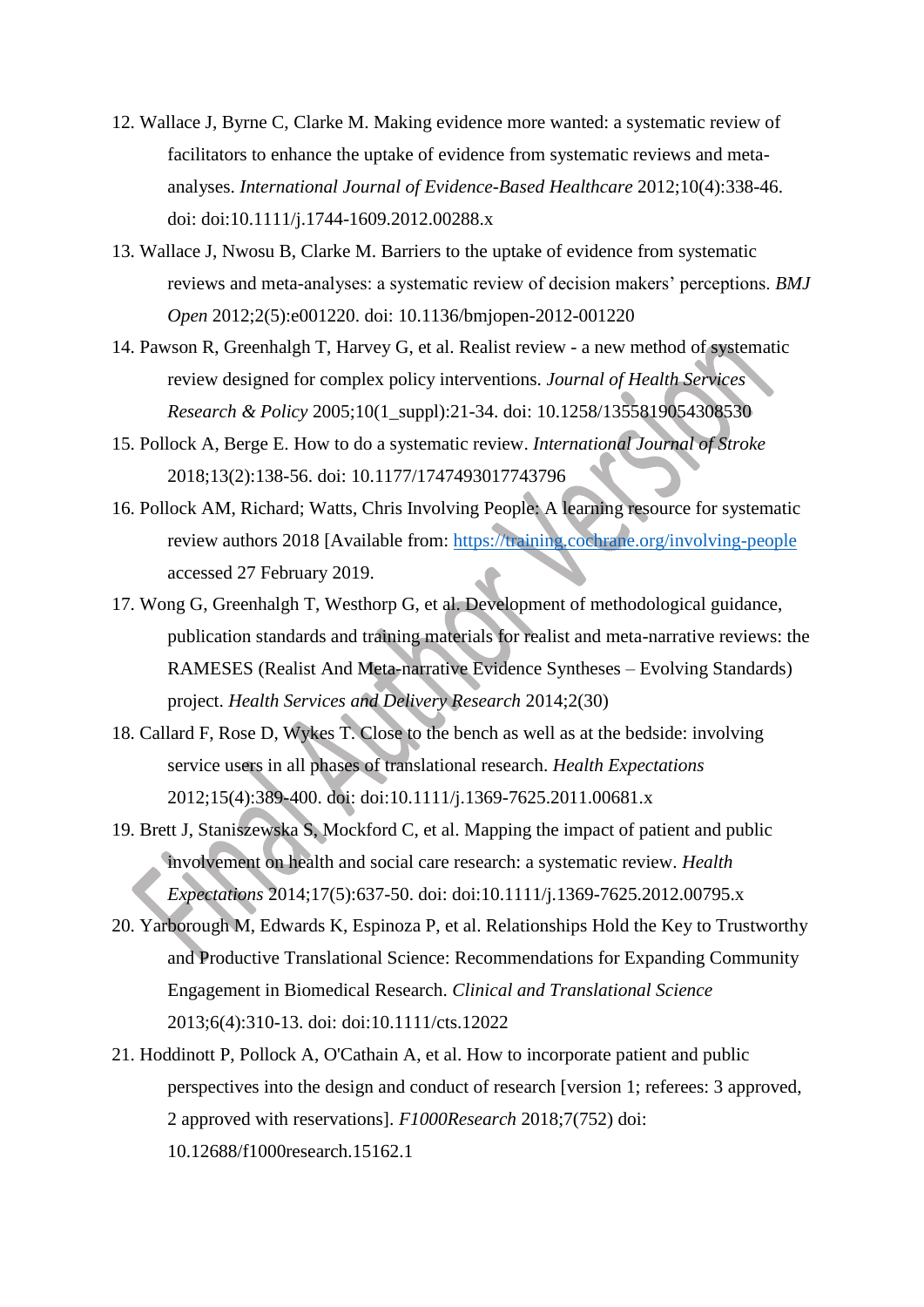- 22. Brandon PR, Fukunaga LL. The State of the Empirical Research Literature on Stakeholder Involvement in Program Evaluation. *American Journal of Evaluation* 2014;35(1):26-44. doi: 10.1177/1098214013503699
- 23. D. SN, Pablo DGJ, J. PLG, et al. Patient and service user engagement in research: a systematic review and synthesized framework. *Health Expectations* 2015;18(5):1151- 66. doi: doi:10.1111/hex.12090
- 24. Deverka PA, Lavallee DC, Desai PJ, et al. Stakeholder participation in comparative effectiveness research: defining a framework for effective engagement. *Journal of Comparative Effectiveness Research* 2012;1(2):181-94. doi: 10.2217/cer.12.7
- 25. Oliver SR, Rees RW, Clarke-Jones L, et al. A multidimensional conceptual framework for analysing public involvement in health services research. *Health Expectations* 2008;11(1):72-84. doi: doi:10.1111/j.1369-7625.2007.00476.x
- 26. Peters DH, Bhuiya A, Ghaffar A. Engaging stakeholders in implementation research: lessons from the Future Health Systems Research Programme experience. *Health Research Policy and Systems* 2017;15(2):104. doi: 10.1186/s12961-017-0269-6
- 27. Thompson J, Barber R, Ward PR, et al. Health researchers' attitudes towards public involvement in health research. *Health Expectations* 2009;12(2):209-20. doi: doi:10.1111/j.1369-7625.2009.00532.x
- 28. Staniszewska S, Brett J, Mockford C, et al. The GRIPP checklist: Strengthening the quality of patient and public involvement reporting in research. *International Journal of Technology Assessment in Health Care* 2011;27(4):391-99. doi: 10.1017/S0266462311000481 [published Online First: 10/17]
- 29. Hanley B, Bradburn J, Barnes M, et al. Involving the public in NHS public health, and social care research: briefing notes for researchers. Eastleigh: INVOLVE 2004.
- 30. Public Involvement Standards Development Partnership. National Standards for Public Involvement [Available from:<https://sites.google.com/nihr.ac.uk/pi-standards/home> accessed 27 February 2019.
- 31. Hickey G, Brearley S, Coldham T. Guidance on co-producing a research project. Southampton: INVOLVE 2018.
- 32. Smith E, Ross F, Donovan S, et al. Service user involvement in nursing, midwifery and health visiting research: A review of evidence and practice. *International Journal of Nursing Studies* 2008;45(2):298-315.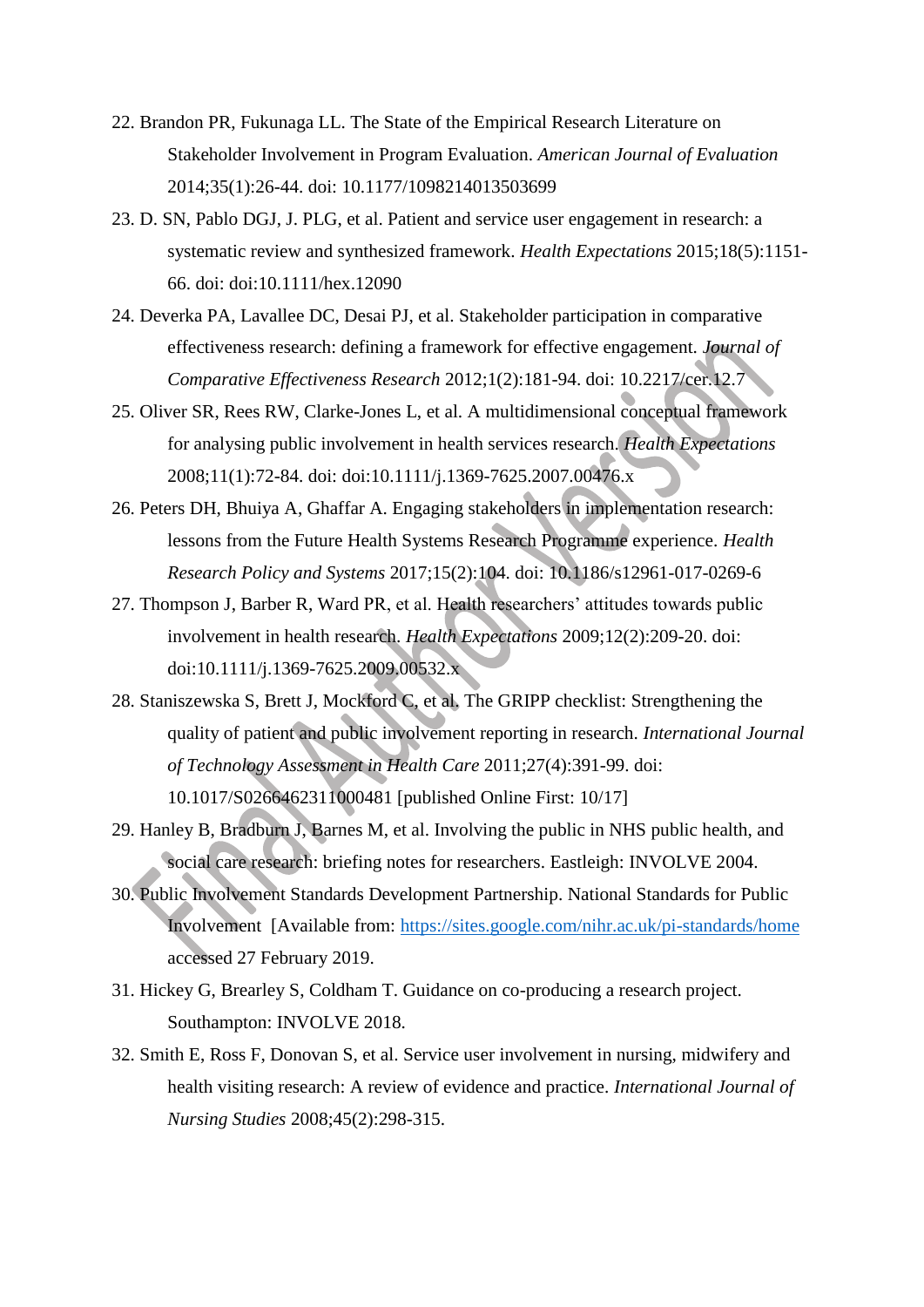- 33. Braye S, Preston-Shoot M. Emerging from out of the shadows? Service user and carer involvement in systematic reviews. *Evidence & Policy: A Journal of Research, Debate and Practice* 2005;1(2):173-94. doi: 10.1332/1744264053730743
- 34. Harris J, Croot L, Thompson J, et al. How stakeholder participation can contribute to systematic reviews of complex interventions. *Journal of Epidemiology and Community Health* 2015 doi: 10.1136/jech-2015-205701
- 35. Kiera K, Dwayne VE, Emma I. Stakeholder engagement opportunities in systematic reviews: Knowledge transfer for policy and practice. *Journal of Continuing Education in the Health Professions* 2008;28(2):67-72. doi: doi:10.1002/chp.159
- 36. Kreis J, Puhan MA, Schünemann HJ, et al. Consumer involvement in systematic reviews of comparative effectiveness research. *Health Expectations* 2013;16(4):323-37. doi: doi:10.1111/j.1369-7625.2011.00722.x
- 37. Pollock A, Campbell P, Struthers C, et al. Stakeholder involvement in systematic reviews: a protocol for a systematic review of methods, outcomes and effects. *Research Involvement and Engagement* 2017;3(1):9. doi: 10.1186/s40900-017-0060-4
- 38. INVOLVE. Public involvement in systematic review: Supplement to the briefing notes for researchers. Eastleigh: INVOLVE, 2012.
- 39. Pollock A, Campbell P, Struthers C, et al. Stakeholder involvement in systematic reviews: a scoping review. *Systematic Reviews* 2018;7(1):208. doi: 10.1186/s13643-018-0852-  $\Omega$
- 40. Cochrane collaboration. Consumer involvement in Cochrane the Statement of Principles 2017 [Available from:

[http://consumers.cochrane.org/sites/consumers.cochrane.org/files/public/uploads/state](http://consumers.cochrane.org/sites/consumers.cochrane.org/files/public/uploads/statement_of_principles_for_consumer_involvement_in_cochrane_july_2017.pdf) ment of principles for consumer involvement in cochrane july 2017.pdf accessed 04 July 2018.

- 41. Bastian H. The power of sharing knowledge: Consumer participation in the Cochrane Collaboration *Cochrane Collaboration* 1994
- 42. Morley RF, Norman G, Golder S, et al. A systematic scoping review of the evidence for consumer involvement in organisations undertaking systematic reviews: focus on Cochrane. *Research Involvement and Engagement* 2016;2(1):36. doi: 10.1186/s40900-016-0049-4
- 43. Kersten P, Ellis-Hill C, McPherson KM, et al. Beyond the RCT understanding the relationship between interventions, individuals and outcome – the example of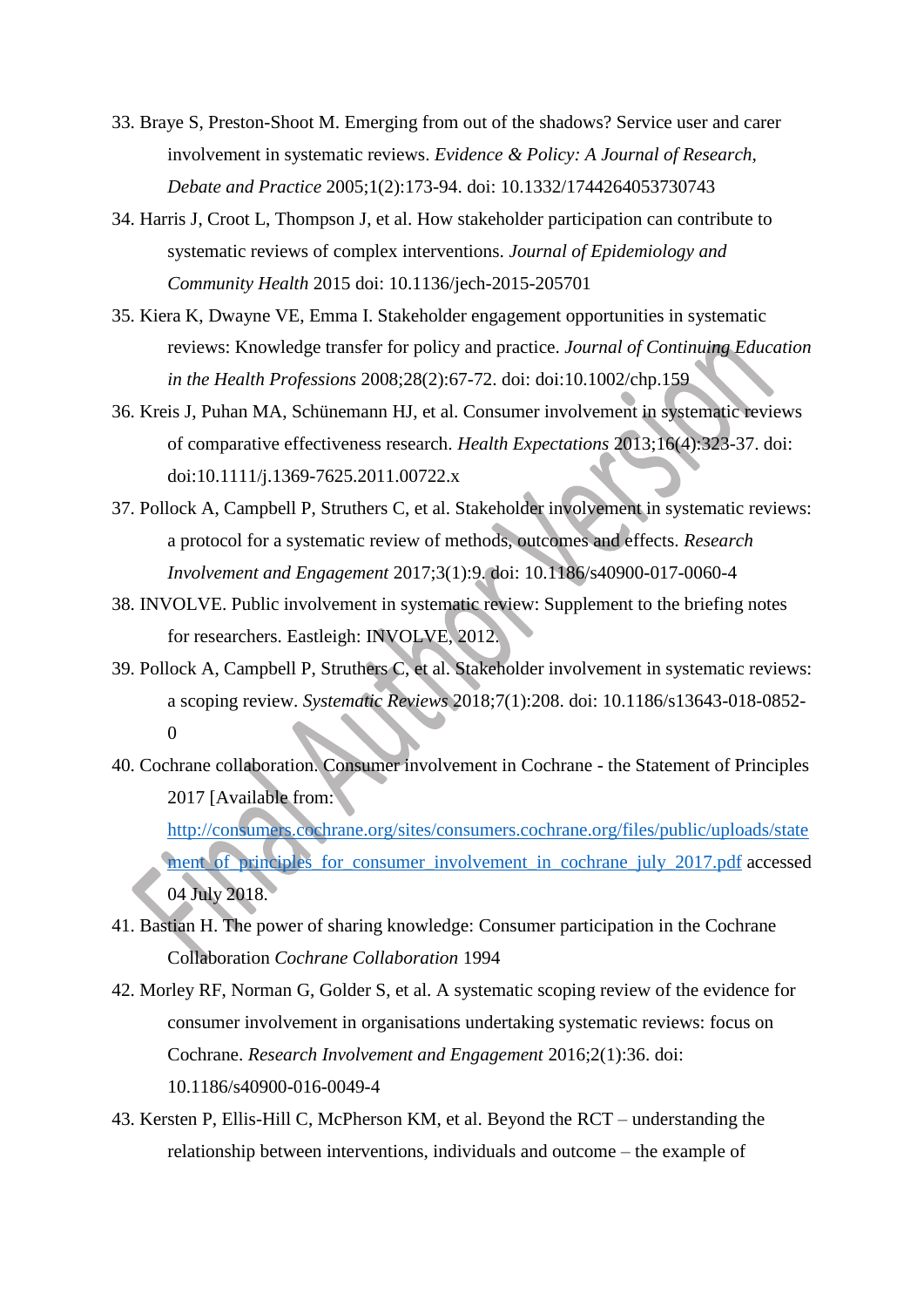neurological rehabilitation. *Disability and Rehabilitation* 2010;32(12):1028-34. doi: 10.3109/09638281003775568

- 44. DeJong G, Horn SD, Conroy B, et al. Opening the Black Box of Poststroke Rehabilitation: Stroke Rehabilitation Patients, Processes, and Outcomes. *Archives of Physical Medicine and Rehabilitation* 2005;86(12):1-7.
- 45. Glasziou P, Meats E, Heneghan C, et al. What is missing from descriptions of treatment in trials and reviews? *BMJ* 2008;336(7659):1472-74. doi: 10.1136/bmj.39590.732037.47
- 46. Hoffmann TC, Erueti C, Glasziou PP. Poor description of non-pharmacological interventions: analysis of consecutive sample of randomised trials. *BMJ : British Medical Journal* 2013;347:f3755. doi: 10.1136/bmj.f3755
- 47. Hoffmann TC, Walker MF, Langhorne P, et al. What's in a name? The challenge of describing interventions in systematic reviews: analysis of a random sample of reviews of non-pharmacological stroke interventions. *BMJ Open* 2015;5(11):e009051. doi: 10.1136/bmjopen-2015-009051
- 48. Santisteban L, Térémetz M, Bleton J-P, et al. Upper Limb Outcome Measures Used in Stroke Rehabilitation Studies: A Systematic Literature Review. *PLOS ONE* 2016;11(5):e0154792. doi: 10.1371/journal.pone.0154792
- 49. Craig P, Dieppe P, Macintyre S, et al. Developing and evaluating complex interventions: the new Medical Research Council guidance. *BMJ* 2008;337:a1655. doi: 10.1136/bmj.a1655
- 50. World Health Organisation. International classification of functioning, disability, and health : ICF (Version 1.0.). Geneva: World Health Organization 2001.
- 51. Boote J, Baird W, Sutton A. Public involvement in the systematic review process in health and social care: A narrative review of case examples. *Health Policy* 2011;102(2):105-16. doi:<https://doi.org/10.1016/j.healthpol.2011.05.002>
- 52. Saan MC, Boeije HR, Sattoe JNT, et al. Recording and Accounting for Stakeholder Involvement in Systematic Reviews. *Health Information & Libraries Journal* 2015;32(2):95-106. doi: doi:10.1111/hir.12099
- 53. Staniszewska S, Brett J, Simera I, et al. GRIPP2 reporting checklists: tools to improve reporting of patient and public involvement in research. *Research Involvement and Engagement* 2017;3(1):13. doi: 10.1186/s40900-017-0062-2
- 54. Pollock A, Campbell P, Baer G, et al. User involvement in a Cochrane systematic review: using structured methods to enhance the clinical relevance, usefulness and usability of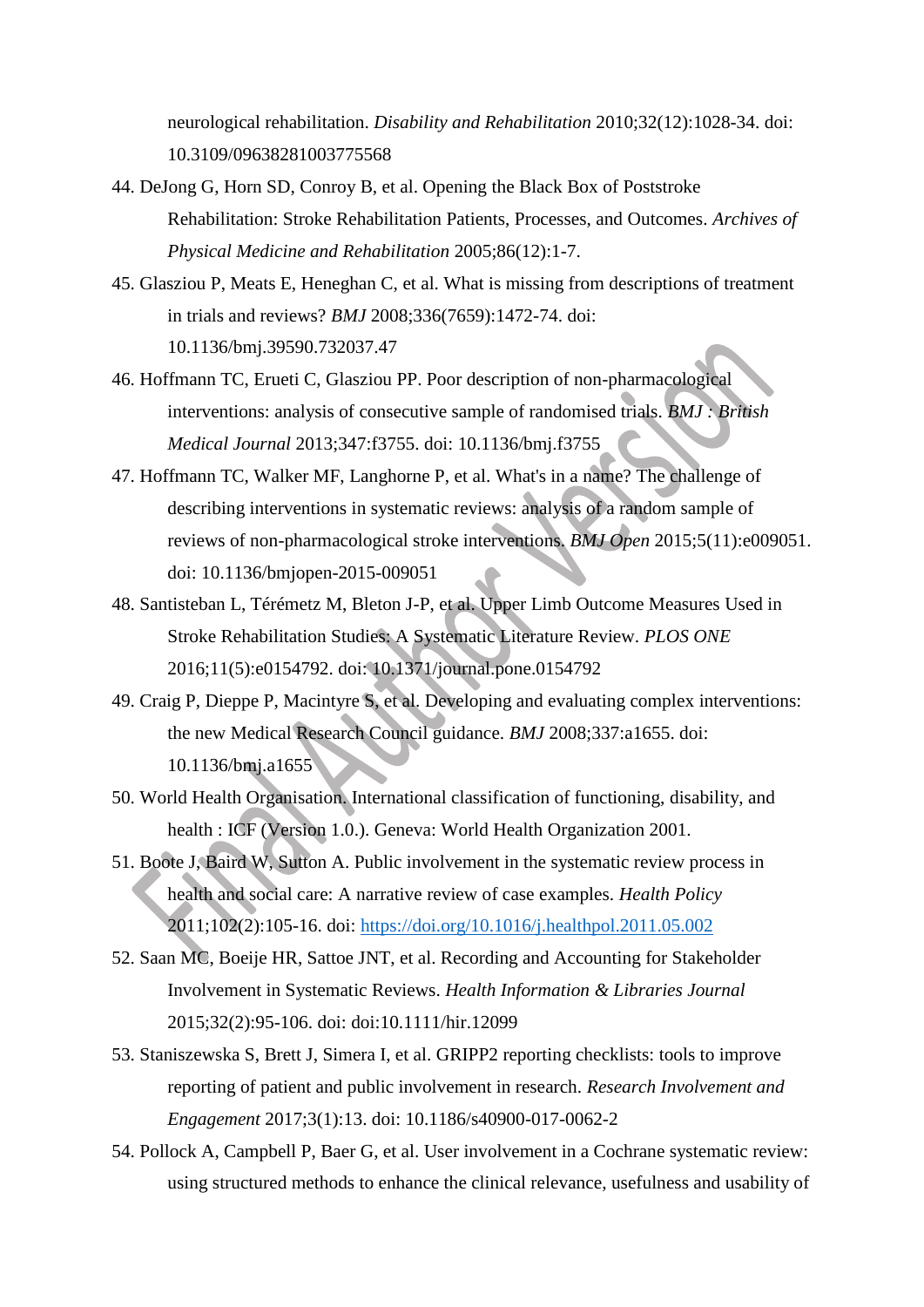a systematic review update. *Systematic Reviews* 2015;4(1):55. doi: 10.1186/s13643- 015-0023-5

- 55. Cullen KL, Irvin E, Collie A, et al. Effectiveness of Workplace Interventions in Returnto-Work for Musculoskeletal, Pain-Related and Mental Health Conditions: An Update of the Evidence and Messages for Practitioners. *Journal of Occupational Rehabilitation* 2018;28(1):1-15. doi: 10.1007/s10926-016-9690-x
- 56. Synnot A, Bragge P, Lowe D, et al. Research priorities in health communication and participation: international survey of consumers and other stakeholders. *BMJ Open* 2018;8(5) doi: 10.1136/bmjopen-2017-019481
- 57. Hill S, Synnot A, O'Sullivan M, et al. Research Priority Setting: Setting priorities for Cochrane Reviews on consumer and communication topics [Available from: <https://www.latrobe.edu.au/chcp/projects/research-priority-setting> accessed 27 February 2019.
- 58. Martin S, Fleming J, Cullum S, et al. Exploring attitudes and preferences for dementia screening in Britain: contributions from carers and the general public. *BMC Geriatrics* 2015;15(1):110. doi: 10.1186/s12877-015-0100-6
- 59. Young AE, Wasiak R, Roessler RT, et al. Return-to-Work Outcomes Following Work Disability: Stakeholder Motivations, Interests and Concerns. *Journal of Occupational Rehabilitation* 2005;15(4):543-56. doi: 10.1007/s10926-005-8033-0
- 60. Beresford P. Beyond the Usual Suspects. London: Shaping Our Lives, 2013.
- 61. Green LW, Glasgow RE, Atkins D, et al. Making Evidence from Research More Relevant, Useful, and Actionable in Policy, Program Planning, and Practice: slips "twixt Cup and lip". *American Journal of Preventive Medicine* 2009;37(6):S187-S91. doi: 10.1016/j.amepre.2009.08.017
- 62. Green LW, Ottoson JM, García C, et al. Diffusion Theory and Knowledge Dissemination, Utilization, and Integration in Public Health. *Annual Review of Public Health* 2009;30(1):151-74. doi: 10.1146/annurev.publhealth.031308.100049
- 63. Greenhalgh T, Robert G, Macfarlane F, et al. Diffusion of Innovations in Service Organizations: Systematic Review and Recommendations. *The Milbank Quarterly* 2004;82(4):581-629. doi: doi:10.1111/j.0887-378X.2004.00325.x
- 64. Lenfant C. Clinical Research to Clinical Practice Lost in Translation? *New England Journal of Medicine* 2003;349(9):868-74. doi: 10.1056/NEJMsa035507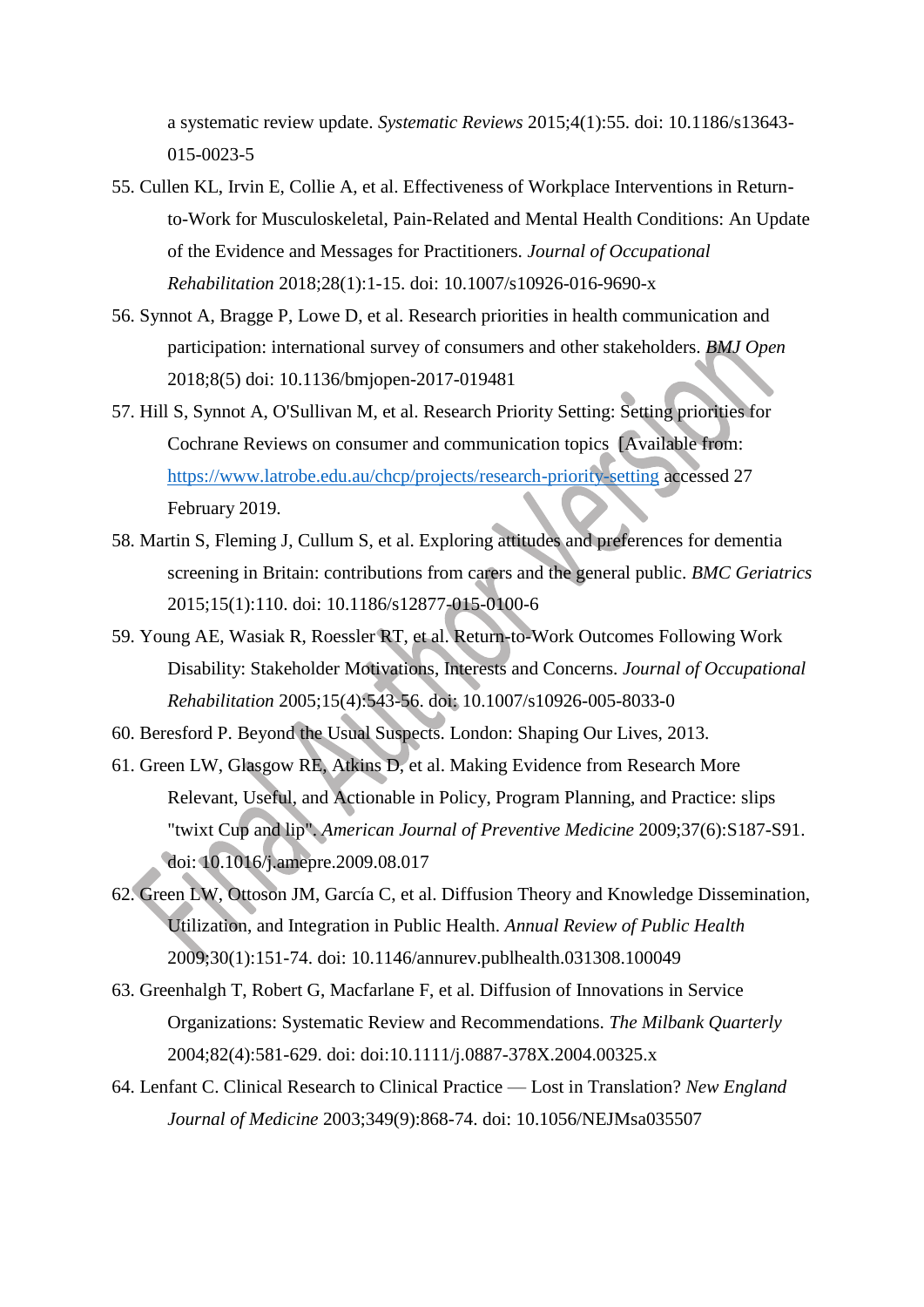- 65. Marchal B, Westhorp G, Wong G, et al. Realist RCTs of complex interventions An oxymoron. *Social Science & Medicine* 2013;94:124-28. doi: <https://doi.org/10.1016/j.socscimed.2013.06.025>
- 66. Greenhalgh T, Papoutsi C. Studying complexity in health services research: desperately seeking an overdue paradigm shift. *BMC Medicine* 2018;16(1):95. doi: 10.1186/s12916-018-1089-4
- 67. Greenhalgh T, Malterud K. Systematic Reviews for Policymaking: Muddling Through. *American Journal of Public Health* 2017;107(1):97-99. doi: 10.2105/ajph.2016.303557
- 68. Lavis JN, Davies HTO, Gruen RL, et al. Working within and beyond the Cochrane Collaboration to make systematic reviews more useful to healthcare managers and policy makers. *Healthcare policy = Politiques de sante* 2006;1(2):21-33.
- 69. Snilstveit B. Systematic reviews: from 'bare bones' reviews to policy relevance. *Journal of Development Effectiveness* 2012;4(3):388-408. doi: 10.1080/19439342.2012.709875
- 70. Pollock A, St George B, Fenton M, et al. Top 10 Research Priorities Relating to Life after Stroke – Consensus from Stroke Survivors, Caregivers, and Health Professionals. *International Journal of Stroke* 2014;9(3):313-20. doi: 10.1111/j.1747- 4949.2012.00942.x
- 71. Monaghan M, Boaz A. Chapter 10. Evidence from realist research, it's influence and impact. In: Emmel N, Greenhalgh, J., Manzano, A., Monaghan, M., & Dalkin, S., ed. Doing Realist Research. London: Sage 2018.
- 72. Fletcher A, Jamal F, Moore G, et al. Realist complex intervention science: Applying realist principles across all phases of the Medical Research Council framework for developing and evaluating complex interventions. *Evaluation* 2016;22(3):286-303. doi: 10.1177/1356389016652743
- 73. Harden A, Thomas J, Cargo M, et al. Cochrane Qualitative and Implementation Methods Group guidance series—paper 5: methods for integrating qualitative and implementation evidence within intervention effectiveness reviews. *Journal of Clinical Epidemiology* 2018;97:70-78. doi: <https://doi.org/10.1016/j.jclinepi.2017.11.029>
- 74. Trisha G, Sally T, Kirsti M. Time to challenge the spurious hierarchy of systematic over narrative reviews? *European Journal of Clinical Investigation* 2018;48(6):e12931. doi: doi:10.1111/eci.12931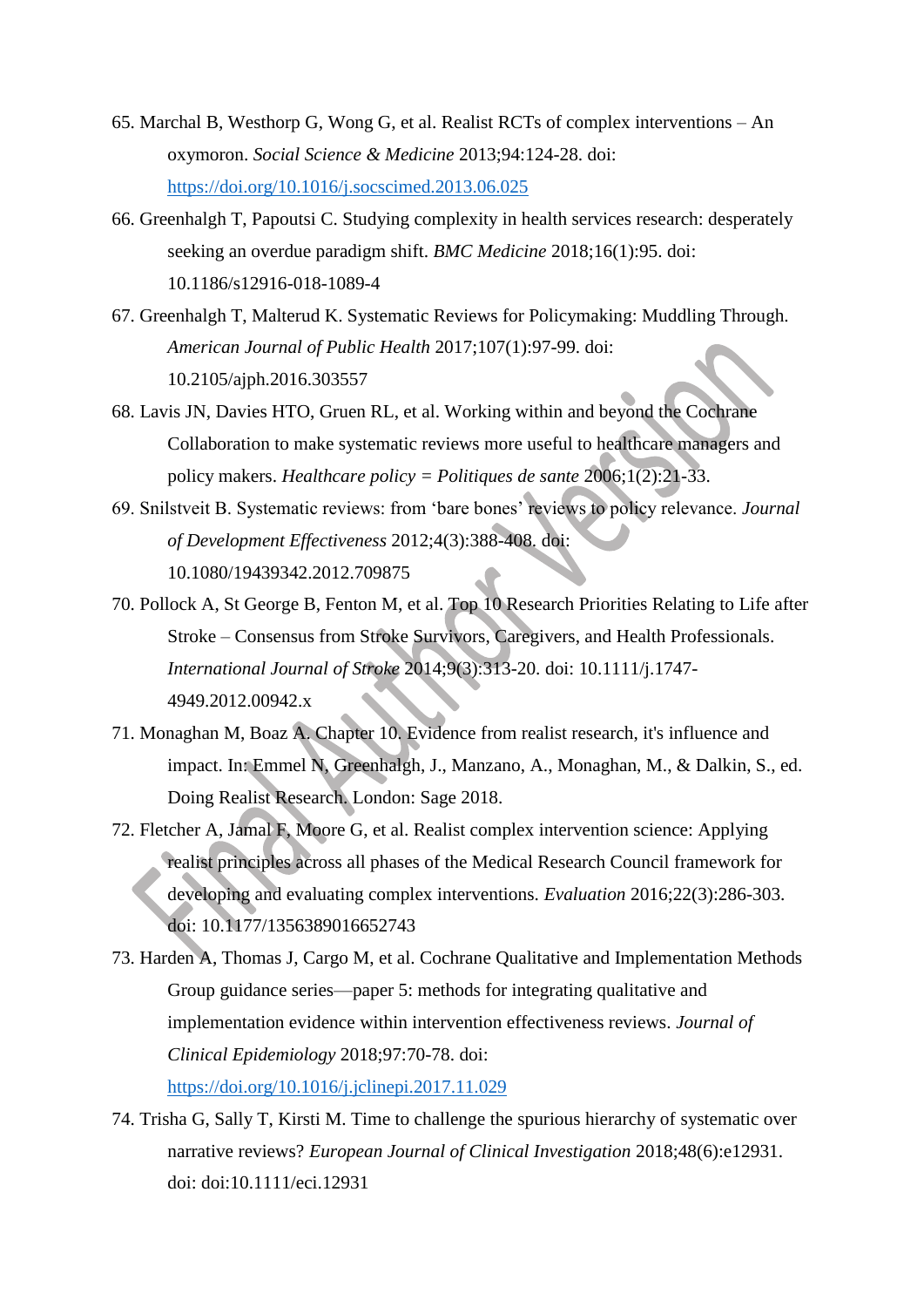- 75. Emmel N, Greenhalgh, J., Manzano, A., Monaghan, M., & Dalkin, S. Introduction: Doing realisty evaluation, synthesis and research. In: Emmel N, Greenhalgh, J., Manzano, A., Monaghan, M., & Dalkin, S., ed. Doing Realist Research. London: Sage 2018.
- 76. Dalkin SM, Greenhalgh J, Jones D, et al. What's in a mechanism? Development of a key concept in realist evaluation. *Implementation Science* 2015;10(1):49. doi: 10.1186/s13012-015-0237-x
- 77. Shaw J, Gray CS, Baker GR, et al. Mechanisms, contexts and points of contention: operationalizing realist-informed research for complex health interventions. *BMC Medical Research Methodology* 2018;18(1):178. doi: 10.1186/s12874-018-0641-4
- 78. Rycroft-Malone J, McCormack B, Hutchinson AM, et al. Realist synthesis: illustrating the method for implementation research. *Implementation Science* 2012;7(1):33. doi: 10.1186/1748-5908-7-33
- 79. Kristjansson B, Petticrew M, MacDonald B, et al. School feeding for improving the physical and psychosocial health of disadvantaged students. *Cochrane Database of Systematic Reviews* 2007(1) doi: 10.1002/14651858.CD004676.pub2
- 80. Greenhalgh T, Kristjansson E, Robinson V. Realist review to understand the efficacy of school feeding programmes. *BMJ* 2007;335(7625):858-61. doi: 10.1136/bmj.39359.525174.AD
- 81. Whitaker R, Hendry M, Aslam Rh, et al. Intervention Now to Eliminate Repeat Unintended Pregnancy in Teenagers (INTERUPT): a systematic review of intervention effectiveness and cost-effectiveness, and qualitative and realist synthesis of implementation factors and user engagement. *Health technology assessment* 2016;20(16):1-214. doi: 10.3310/hta20160
- 82. Whitaker R, Hendry M, Booth A, et al. Intervention Now To Eliminate Repeat Unintended Pregnancy in Teenagers (INTERUPT): a systematic review of intervention effectiveness and cost-effectiveness, qualitative and realist synthesis of implementation factors and user engagement. *BMJ Open* 2014;4(4):e004733. doi: 10.1136/bmjopen-2013-004733
- 83. Roberts JL, Din NU, Williams M, et al. Development of an evidence-based complex intervention for community rehabilitation of patients with hip fracture using realist review, survey and focus groups. *BMJ Open* 2017;7(10):e014362. doi: 10.1136/bmjopen-2016-014362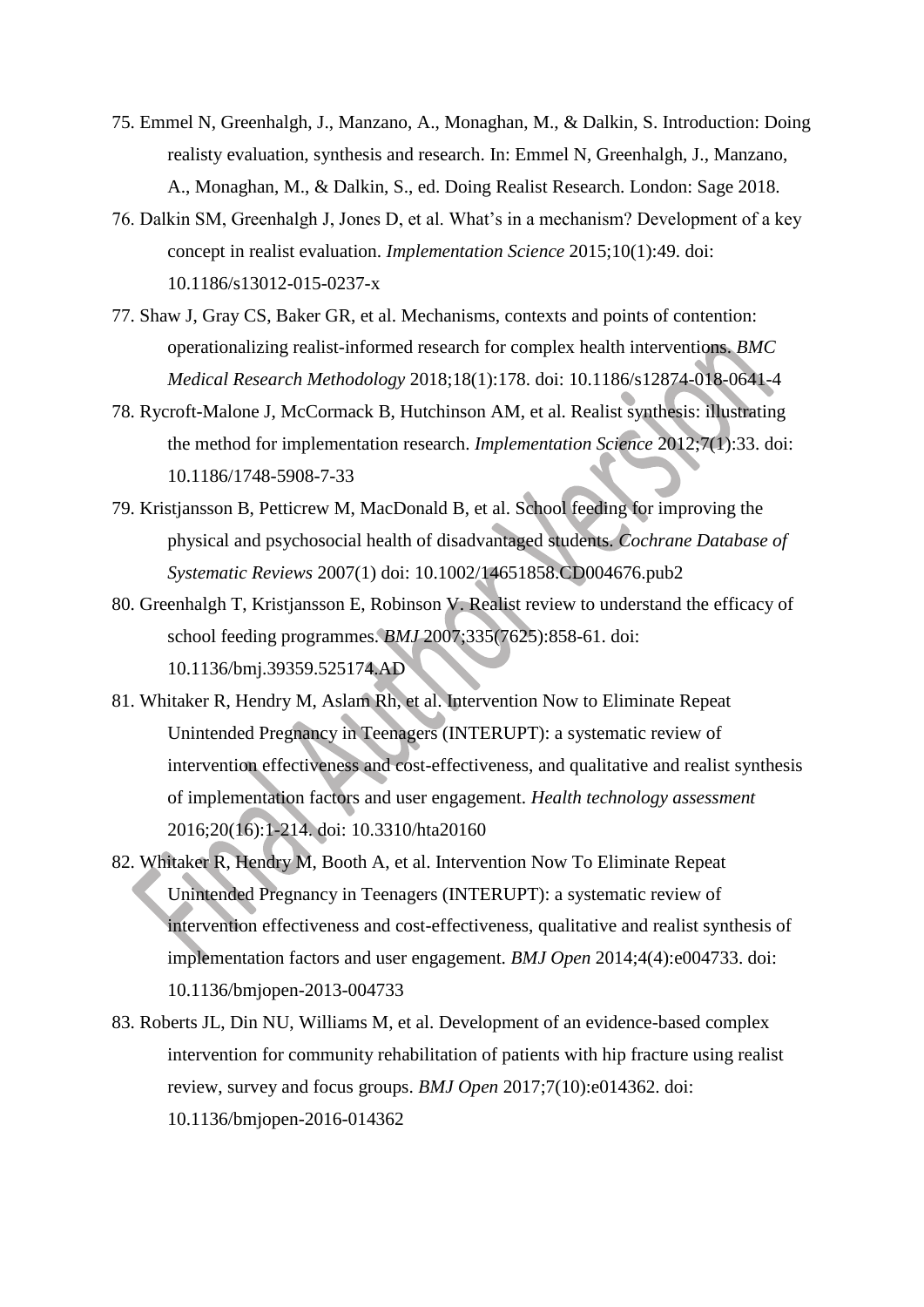- 84. Levack WMM, Kayes NM, Fadyl JK. Experience of recovery and outcome following traumatic brain injury: a metasynthesis of qualitative research. *Disability and Rehabilitation* 2010;32(12):986-99. doi: 10.3109/09638281003775394
- 85. Dijkers MP, Murphy SL, Krellman J. Evidence-Based Practice for Rehabilitation Professionals: Concepts and Controversies. *Archives of Physical Medicine and Rehabilitation* 2012;93(8, Supplement):S164-S76. doi: <https://doi.org/10.1016/j.apmr.2011.12.014>
- 86. Brown HE, Atkin AJ, Panter J, et al. Family-based interventions to increase physical activity in children: a systematic review, meta-analysis and realist synthesis. *Obesity Reviews* 2016;17(4):345-60. doi: doi:10.1111/obr.12362
- 87. Hart T WJ, Dijkers M, Packel A, Turkstra L, Zanca J, Ferraro M, Chen C, Van Stan J. Manual of Rehabilitation Treatment Specification [Available from: <http://mrri.org/innovations/manual-for-rehabilitation-treatment-specification/> accessed 27 February 2019.
- 88. Siegert RJ, McPherson KM, Dean SG. Theory development and a science of rehabilitation. *Disability and Rehabilitation* 2005;27(24):1493-501. doi: 10.1080/09638280500288401

- 89. Hoffmann T, Bennett S, Del Mar C. Evidence-Based Practice Across the Health Professions 3rd Edition 3rd ed: Elsevier 2017.
- 90. Sackett DL, Rosenberg WMC, Gray JAM, et al. Evidence based medicine: what it is and what it isn't. *BMJ* 1996;312(7023):71-72. doi: 10.1136/bmj.312.7023.71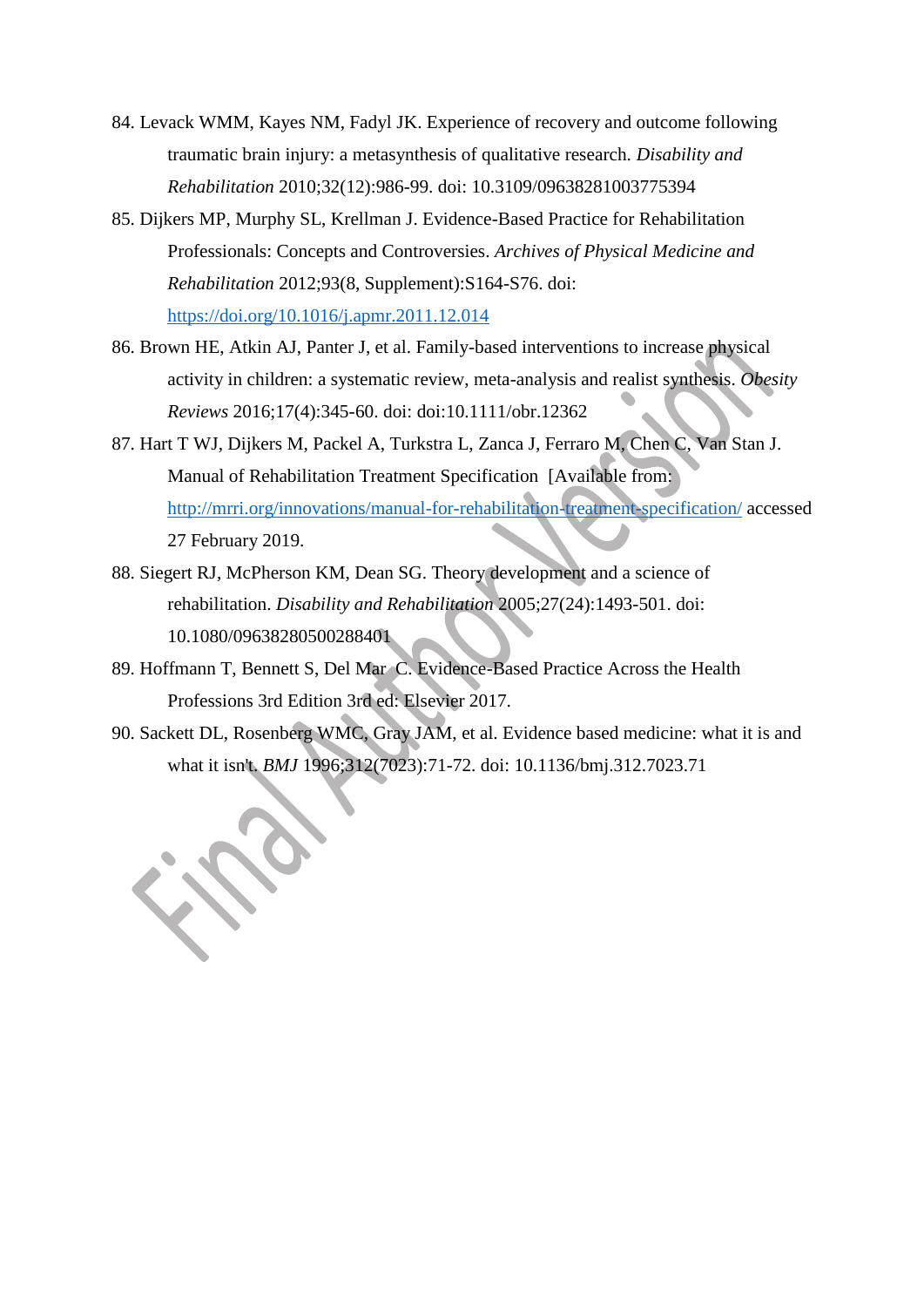Box 1: Pollock et al.<sup>54</sup>

**Purpose:** Update review (previously published 2003, 2007) exploring effectiveness of physical rehabilitation approaches in recovery of function and mobility for people with stroke

**Stakeholders:** Stroke survivors (n=3), Carers (n=1), and physiotherapists (n=9). In addition, four review authors (physiotherapy educators) were present, but did not vote.

**Approach to stakeholder involvement:** Drew on Boote et al.  $(2011)^{51}$  recommendations to pre-plan three stakeholder group meetings. Stakeholders discussed and agreed a set of meeting 'rules'. Stakeholders were given "control" over a number of specific decisions relating to the review. Each meeting followed a structured approach drawing on nominal group techniques to reach consensus (e.g. introduction-discussion-vote-vote count). Meetings were audio-recorded and transcribed. There were a number of opportunities for stakeholder input between meetings to address specific issues.

**Stakeholder input:** Intervention categorisation, strategies to update, clinical implications, and develop and support dissemination plan

**Resourcing:** Expenses (travel, food) were covered, but stakeholders were not paid for their time. A part time researcher was appointed and responsible for overseeing user involvement.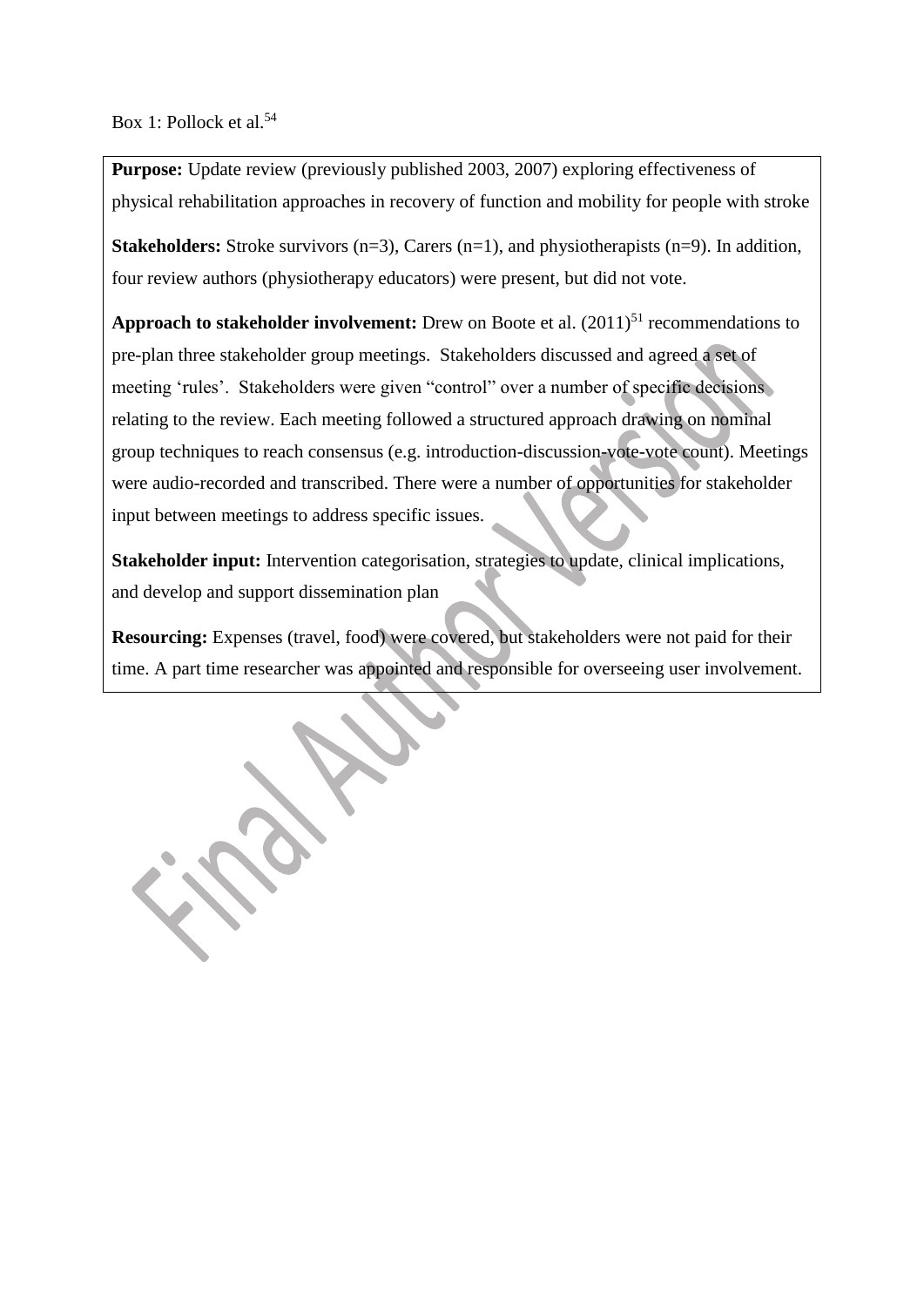Box 2: Cullen et al.<sup>55</sup>

**Purpose:** Update review (previously published 2010) synthesising evidence on the effectiveness of workplace-based return to work interventions and work disability management interventions for workers with musculoskeletal, pain-related, and mental health conditions.

**Stakeholders:** Injury workers advocacy groups, unions, workplaces, and health and safety associations. Number not reported.

Approach to stakeholder involvement: Drew on Keown et al. (2008)<sup>35</sup> recommendations. Stakeholder meetings held on multiple occasions throughout the review process in each research location. The exact process of these meetings was not explicitly described, but Keown et al. recommends a number of opportunities for stakeholder involvement including topic consultation, stakeholder input into methods, reaction to findings, and dissemination activities.

**Stakeholder input:** Question development, search terms, operational definitions, workplacebased interventions categories, message content, potential audiences.

**Resourcing:** Not reported.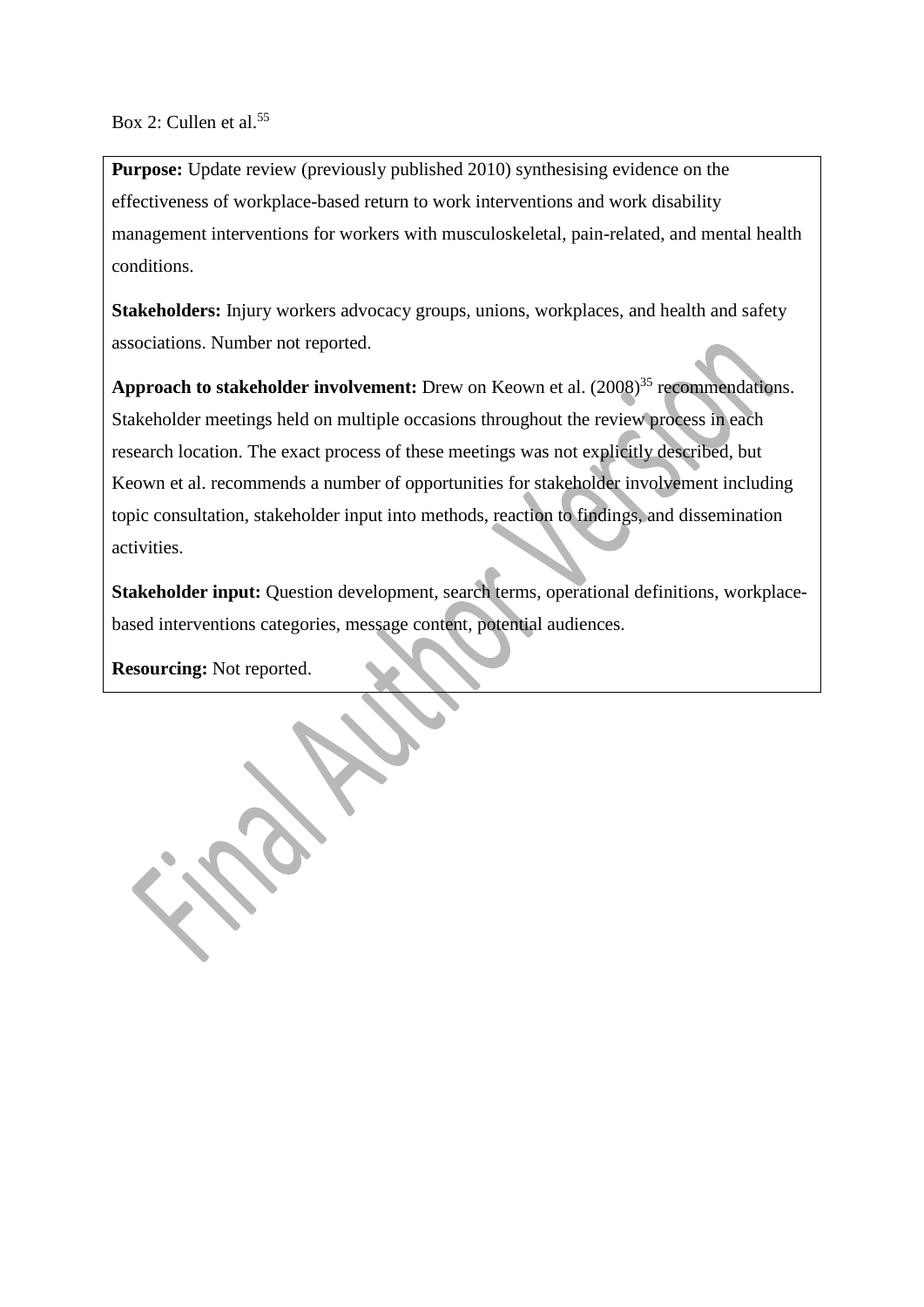Box 3: Brown et al.<sup>86</sup>

**Purpose:** Examine existing interventions to assist those developing family-based interventions to encourage uptake and maintenance of physical activity in children.

**Design:** A dual meta-analysis and realist synthesis

**Justification of approach:** Given complexity of relevant evidence, it was argued that a multi-faceted approach would yield more useful conclusions.

**Stakeholder involvement:** Not specified.

**Search strategy:** Broad search strategy aiming to identify family-based programmes (*intervention*), targeting children aged 5 to 12 years (*population*), which included a measure of physical activity (*outcome*) without limiting by study design.

**Included studies:** Each review component had eligibility criteria specific to their aim and purpose. The meta-analysis aimed to determine overall effect, and so was limited to papers which had sufficient data on effect. The realist review aimed to explore what works, for whom, in what circumstances, how and why, and included all papers identified which met the inclusion criteria with respect to the *intervention, population* and *outcome* of interest.

**Data extraction:** For the meta-analysis, data extraction focused on measure of effect and precision. For the realist review, data were extracted if they met pre-determined principles of relevance and rigour, and focused on the development of CMO configurations.

**Output:** A clear articulation of effect, augmented with key recommendations for policy and practice regarding tailoring to context and specific strategies to optimise the effectiveness of family-based interventions for physical activity in children.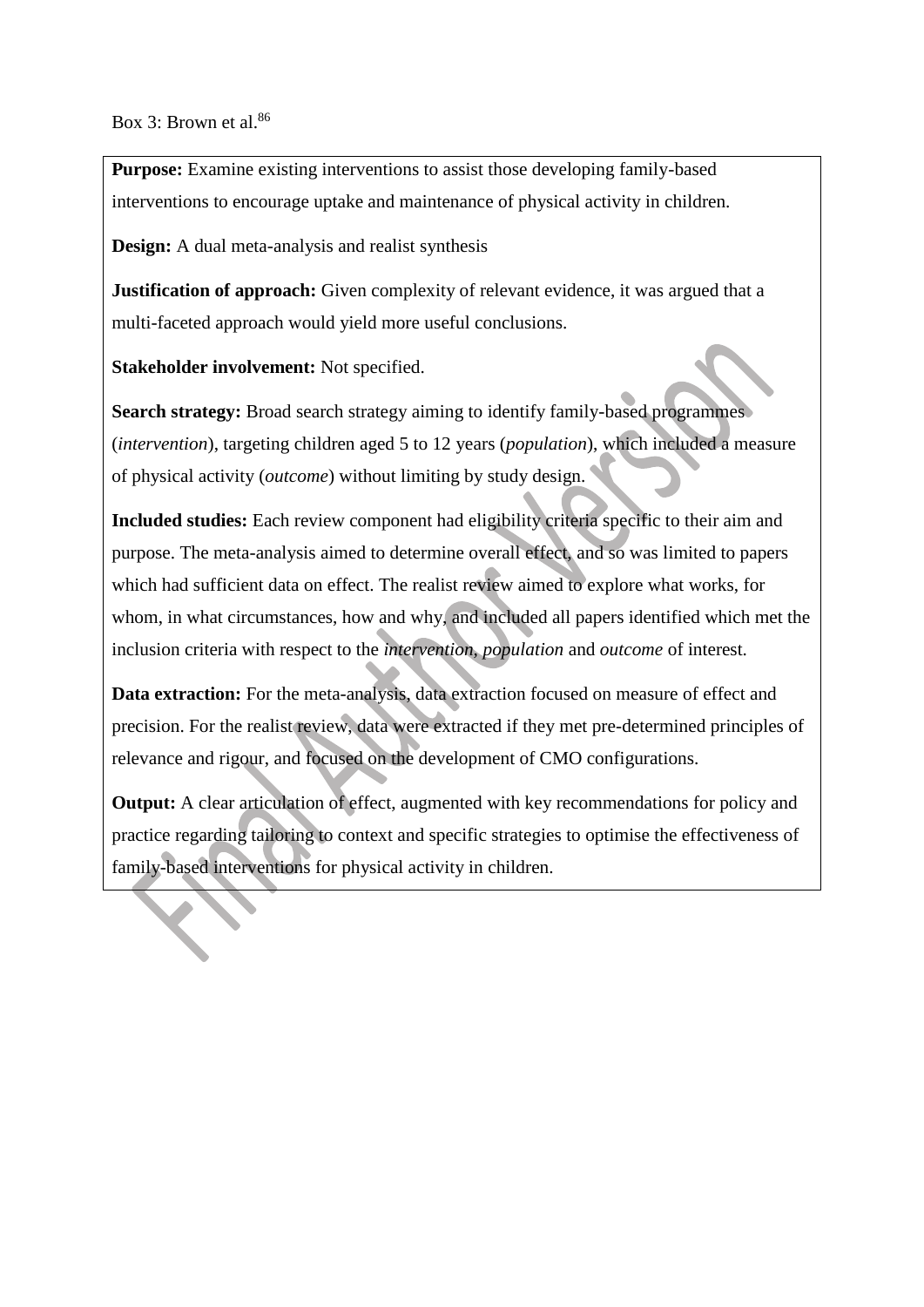Table I: Mapping Cochrane KT Strategy and Framework<sup>6</sup> to Stakeholder involvement and theory-based, mixed methods review design

| <b>Key theme</b>                     | <b>Theme Description</b>                                                            | <b>Stakeholder involvement</b>                                                                                                                                                                                                                                                                                                                                                                        | Theory-based, mixed methods<br>review design                                                                                                                                                                                                                                                                                       |
|--------------------------------------|-------------------------------------------------------------------------------------|-------------------------------------------------------------------------------------------------------------------------------------------------------------------------------------------------------------------------------------------------------------------------------------------------------------------------------------------------------------------------------------------------------|------------------------------------------------------------------------------------------------------------------------------------------------------------------------------------------------------------------------------------------------------------------------------------------------------------------------------------|
| Prioritisation and co-<br>production | Producing reviews which<br>meet the needs of users                                  | Engaging stakeholders in research<br>prioritisation strategies, and/or<br>involving them early in review<br>processes so they can contribute to<br>refining the review question will<br>mean reviews are more likely meet<br>the needs of users. Further, the<br>review findings will be more likely<br>to be timely, in that they are asking<br>questions important to stakeholders<br>at that time. | Reviews which move beyond<br>questions of effectiveness (e.g. What<br>works? Does it work?) to questions<br>relevant to implementation and<br>context (How does it work? Why<br>does it work? Under what conditions<br>is it most effective? Who is most<br>likely to benefit?) will be more<br>likely to meet the needs of users. |
| Packaging/push                       | Ensuring users receive<br>and can act on our<br>reviews and products                | Engaging stakeholders in<br>interpreting and making sense of<br>review findings and informing how<br>the findings are framed will mean<br>review findings are more accessible<br>and usable.                                                                                                                                                                                                          | Reviews which focus not only on<br>average effects in a tightly defined<br>population, but which also articulate<br>context-mechanism-outcome (CMO)<br>configurations will help users to<br>determine relevance to local context<br>and act accordingly.                                                                           |
| Facilitating push                    | Growing users' capacity<br>to find and use reviews                                  | Involving stakeholders in the review<br>production and dissemination<br>processes will support user<br>capabilities to access, engage with<br>and understand review findings.                                                                                                                                                                                                                         | Developing reviews which can be<br>applied to local context will make<br>review findings more usable.                                                                                                                                                                                                                              |
| Exchange                             | Engaging with our users<br>to support their evidence<br>informed decision<br>making | When stakeholders are involved<br>from the outset, exchange is inherent<br>in the review process. Further,<br>working with stakeholders to<br>disseminate findings can also aid                                                                                                                                                                                                                       | Not explicit in theory-based, mixed<br>methods review design.                                                                                                                                                                                                                                                                      |